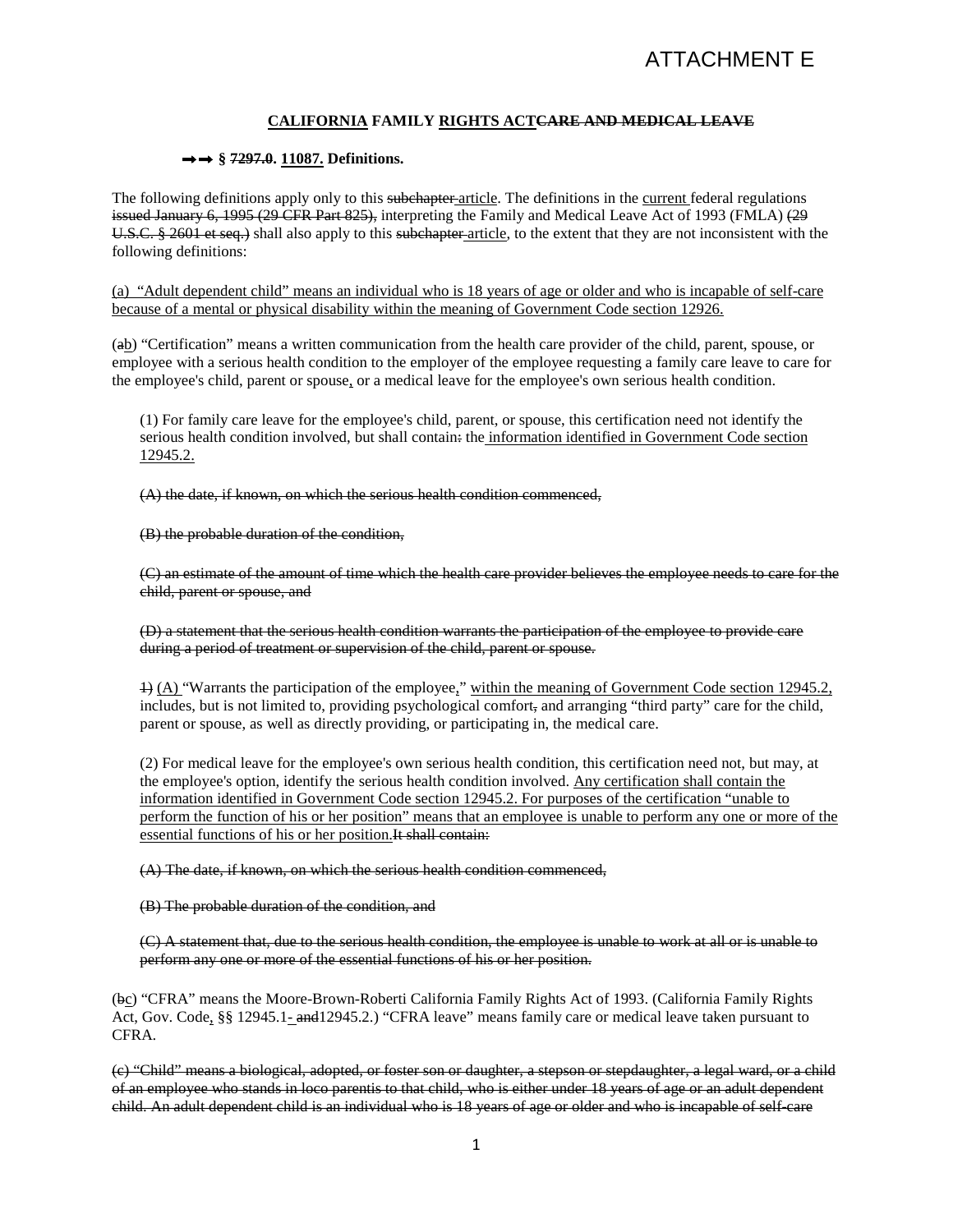because of a mental or physical disability within the meaning of Government Code section 12926, subdivisions (i) and  $(k)$ .

(1) "In loco parentis" means in the place of a parent; instead of a parent; charged with a parent's rights, duties, and responsibilities. It does not require a biological or legal relationship.

(d) "Covered employer" means any person or individual, including successors in interest, engaged in any business or enterprise, who has an eligible employee. in California who directly employs 50 or more persons within any State of the United States, the District of Columbia or any Territory or possession of the United States to perform services for a wage or salary. It also includes the state of California, counties, and any other political or civil subdivision of the state and cities, regardless of the number of employees. There is no requirement that the 50 employees work at the same location or work full time.

(1) "Directly employs" means that the employer maintains an aggregate of at least 50  $\frac{f}{f}$  part- or full-time employees on its payroll(s) for each working day during each of 20 or more calendar workweeks in the current or preceding calendar year. The workweeks do not have to be consecutive. The phrase "current or preceding calendar year" refers to the calendar year in which the employee requests the leave or the calendar year preceding this request. Employees on paid or unpaid leave, including CFRA leave, leave of absence, disciplinary suspension, or other leave, are counted so long as the employer has a reasonable expectation that the employee will later return to active employment.

(2) "Perform services for a wage or salary" excludes independent contractors as defined in the Labor Code section 3353, but includes persons who are compensated in whole or in part by commission.

(3) Normally the legal entity that employs the employee is the employer under CFRA. Applying this principle, a corporation is a single employer rather than its separate establishments or divisions. Where one corporation has an ownership interest in another corporation, it is a separate employer unless it meets the "joint employment" test or the "integrated employer" test, as described in the current FMLA regulations.

(e) "Eligible employee" means a full or part time employee working in California with who has been employed for a total of at least more than 12 months (52 weeks) of service with the employer at any time prior to commencement of a CFRA leave, and who has actually worked (within the meaning of the Fair Labor Standards Act, 29 CFR Part 785 California Labor Code and Industrial Welfare Commission Wage Orders) for the employer at least 1,250 hours during the 12-month period immediately prior to the date the CFRA leave or FMLA leave is to commence.

(1) Once the employee meets these two eligibility criteria and takes a leave for a qualifying event, the employee does not have to requalify, in terms of the numbers of hours worked, in order to take additional leave for the same qualifying event during the employee's 12-month leave period.

(2) Employment periods prior to a break in service of seven years or more need not be counted in determining whether the employee has been employed by the employer for at least 12 months, except for a break in service caused by a military service obligation or written agreement to the contrary. Nothing in this section prevents employers from considering employment prior to a continuous break in service of more than seven years so long as they do so uniformly, with respect to all employees with similar breaks in service.

(23) For an employee who takes a pregnancy disability leave which that is also a FMLA leave, and who then wants to take CFRA leave for reason of the birth of her child immediately after her pregnancy disability leave, the 12-month period during which she must have worked 1,250 hours is that period immediately preceding her first day of FMLA leave based on her pregnancy disability leave, not the first day of the subsequent CFRA leave for reason of the birth of her child.

(34) In order to be eligible, the employee must also work for an employer, who maintains on the payroll, as of the date the employee gives notice of the need for leave, at least 50 part or full time employees within 75 miles, measured in surface miles, using surface transportation, of the worksite where the employee requesting the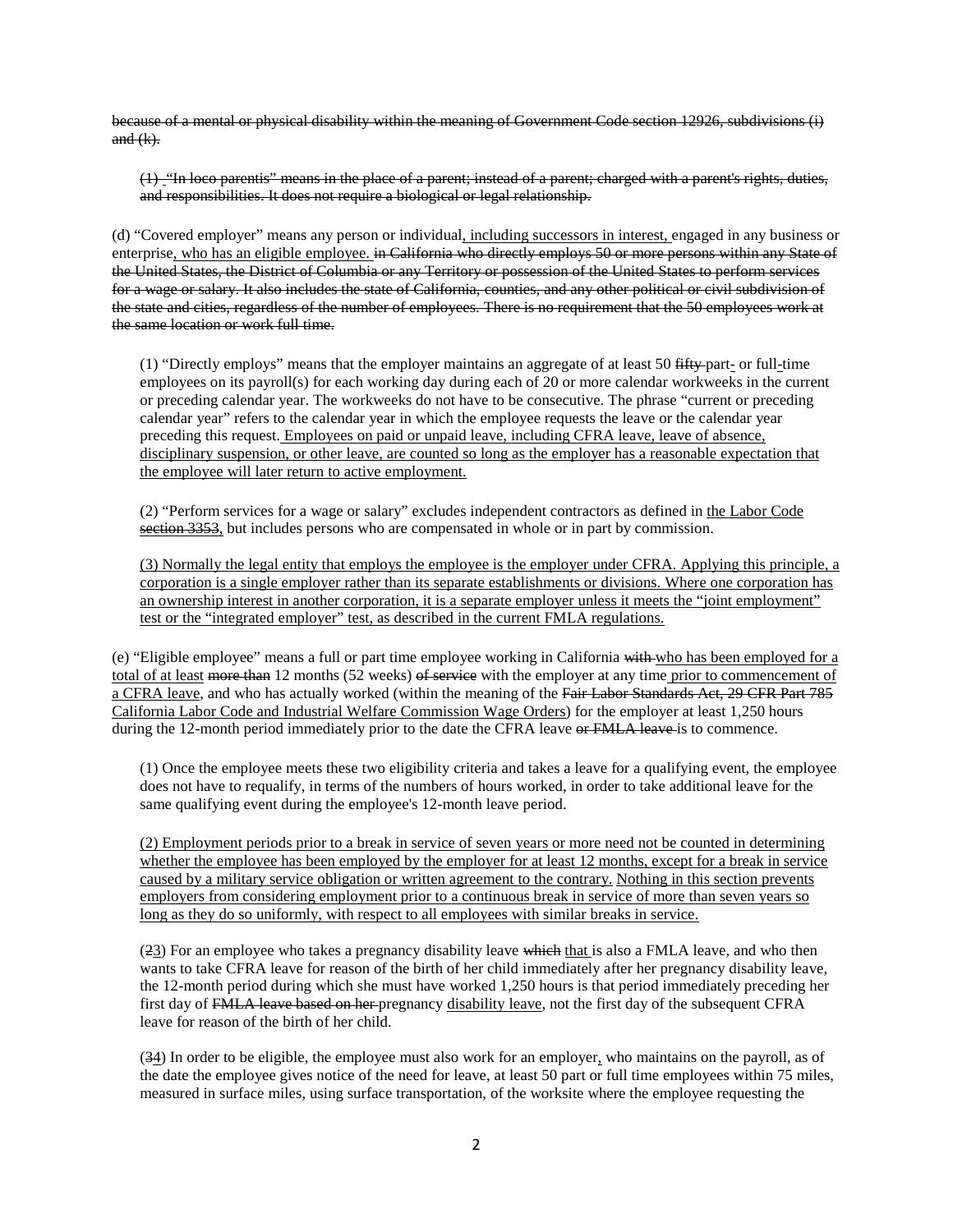leave is employed. A worksite can refer to either a single location or a group of contiguous locations, or for employees with no fixed worksite, the site to which they are assigned as their home base, from which their work is assigned, or to which they report. When an employee is jointly employed by two or more employers, the employee's worksite is the primary employer's office from which the employee is assigned or reports, unless the employee has physically worked for at least one year at a facility of a secondary employer, in which case the employee's worksite is that of the secondary employer. The employee is also counted by the secondary employer to determine CFRA eligibility for the secondary employer's employees.

(A) Once the employee meets this eligibility criterion and takes a leave for a qualifying event, the employer may not cut short the leave or deny any subsequent leave taken for the same qualifying event during the employee's 12-month leave period, even if the number of employees within the relevant 75-mile radius falls below 50. In such cases, however, the employee would not be eligible for any subsequent leave requested for a different qualifying event.

(5) If an employee is not eligible for CFRA leave at the start of a leave because the employee has not met the 12-month length of service requirement, the employee may nonetheless meet this requirement while on leave, because leave time counts toward length of service (although not for the 1,250 hour requirement). The employer should designate the portion of the leave in which the employee has met the one-year requirement as CFRA leave.

(f) "Employment in the same position" means employment in, or reinstatement to, the original position which the employee held prior to taking a CFRA leave.

(g) "Employment in a comparable position" means employment in a position which that is virtually identical to the employee's original position in terms of pay, benefits, and working conditions, including privileges, perquisites and status. It must involve the same or substantially similar duties and responsibilities, which must entail substantially equivalent skill, effort, responsibility, and authority. It must be performed at the same or geographically proximate worksite from where the employee was previously employed. It ordinarily means the same shift or the same or an equivalent work schedule. It has the same meaning as the term "equivalent position" in FMLA and its implementing regulations.

(h) "Family care leave" means either:

(1) Leave of up to a total of 12 workweeks in a 12-month period for reason of the birth of a child of the employee, or the placement of a child with an employee in connection with the adoption or foster care of the child by the employee, and a guarantee of employment, made at the time the leave is granted, in the same or a comparable position upon termination of the leave; or

(2) Leave of up to a total of 12 workweeks in a 12-month period to care for a child, parent, or spouse of the employee who has a serious health condition, and a guarantee of employment, made at the time the leave is granted, in the same or a comparable position upon termination of the leave.

(i) "FMLA" means the federal Family and Medical Leave Act of 1993, 29 U.S.C. §§ 2601 et seq., and its current implementing regulations, 29 CFR Part 825, issued January 6, 1995. "FMLA leave" means family care or medical leave taken pursuant to FMLA.

(j) "Health care provider" means either:

(1) an individual holding either a physician's  $\frac{1}{2}$  and  $\frac{1}{2}$  certificate issued pursuant to Article 4 (commencing with Section 2080) of Chapter 5 of Division 2 of the Business and Professions Code or an osteopathic physician's and surgeon's certificate issued pursuant to Article 4.5 (commencing with Section 2099.5) of Chapter 5 of Division 2 of the Business and Professions Code, or any other individual duly licensed as a physician, surgeon, or osteopathic physician or surgeon in another state or jurisdiction, including another country, who directly treats or supervises the treatment of the serious health condition, within the meaning of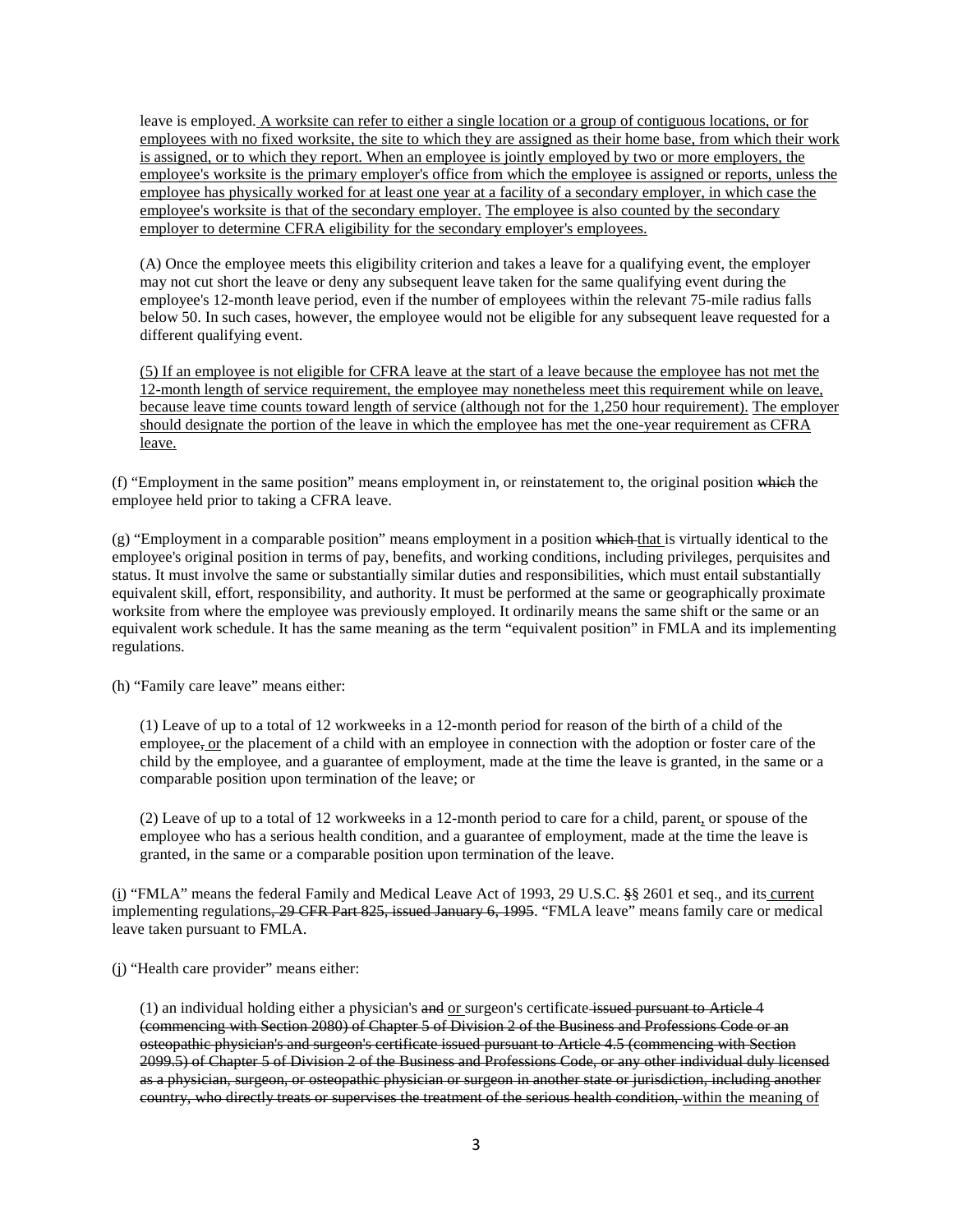### Government Code section 12945.2, or

(2) any other person who meets the definition of others "capable of providing health care services," as set forth in FMLA and its implementing regulations.

(k) "In loco parentis" means in the place of a parent; instead of a parent; charged with a parent's rights, duties, and responsibilities. It does not require a biological or legal relationship.

(l) "Key employee," as used in Government Code section 12945.2, means an employee who is paid on a salary basis and is amongst the highest paid 10 percent of the employer's employees working within 75 miles of the employee's worksite at the time of the leave request.

(km) "Medical leave" means leave of up to a total of 12 workweeks in a 12-month period because of an employee's own serious health condition that makes the employee unable to work at all or unable to perform any one or more of the essential functions of the position of that employee. The term "essential functions" is defined in Government Code section 12926<del>, subdivision (f)</del>. "Medical leave" does not include leave taken for an employee's pregnancy disability, as defined in  $(mo)$  below, except as specified below in section 7297.6, subdivision 11093 (c)(1).

(ln) "Parent," means a biological, foster, or adoptive parent, a stepparent, a legal guardian, or other person who stood in loco parentis to the employee when the employee was a child. A biological or legal relationship is not necessary for a person to have stood in loco parentis to the employee as a child. Parent within the meaning of Government Code section 12945.2, does not include a parent-in-law.

(mo) "Pregnancy disability leave" means a leave taken for disability on account of pregnancy, childbirth, or a related medical conditions, pursuant to Government Code section 12945, subdivision (b)(2), and defined in section 7291.2, subdivision  $\left(\Theta\right)$  11035 of the regulations.

(p) "Reason of the birth of a child," within the meaning of Government Code section 12945.2 and these regulations includes, but is not limited to, bonding with a child after birth.

(nq) "Reinstatement" means the return of an employee to his or her original or comparable position after taking a CFRA leave and is synonymous with means "restoration" within the meaning of FMLA and its implementing regulations.

(or) "Serious health condition" means an illness, injury (including, but not limited to, on-the-job injuries), impairment, or physical or mental condition of the employee or a child, parent, or spouse of the employee which that involves either inpatient care or continuing treatment, including, but not limited to, treatment for substance abuse.

 $(1)$  iInpatient care means  $\{i.e.,\}$  an overnight stay) in a hospital, hospice, or residential health care facility, any subsequent treatment in connection with such inpatient care, or any period of incapacity. "Incapacity" means the inability to work, attend school, or perform other regular daily activities due to a serious health condition, its treatment, or the recovery that it requires.

(2) continuing Continuing treatment means or continuing ongoing medical treatment or supervision by a health care provider, as detailed in FMLA and its current implementing regulations.

(ps) "Spouse" means a partner in marriage as defined in Family Code section 300 and a registered domestic partner, within the meaning of Family Code section 297.5. As used in this article, "spouse" also means a same-sex partner in marriage.

( $q<sub>t</sub>$ ) "Twelve workweeks" means the equivalent of twelve 12 of the employee's normally scheduled workweeks. (See also section  $7297.3$ , subdivision 11090 (db).)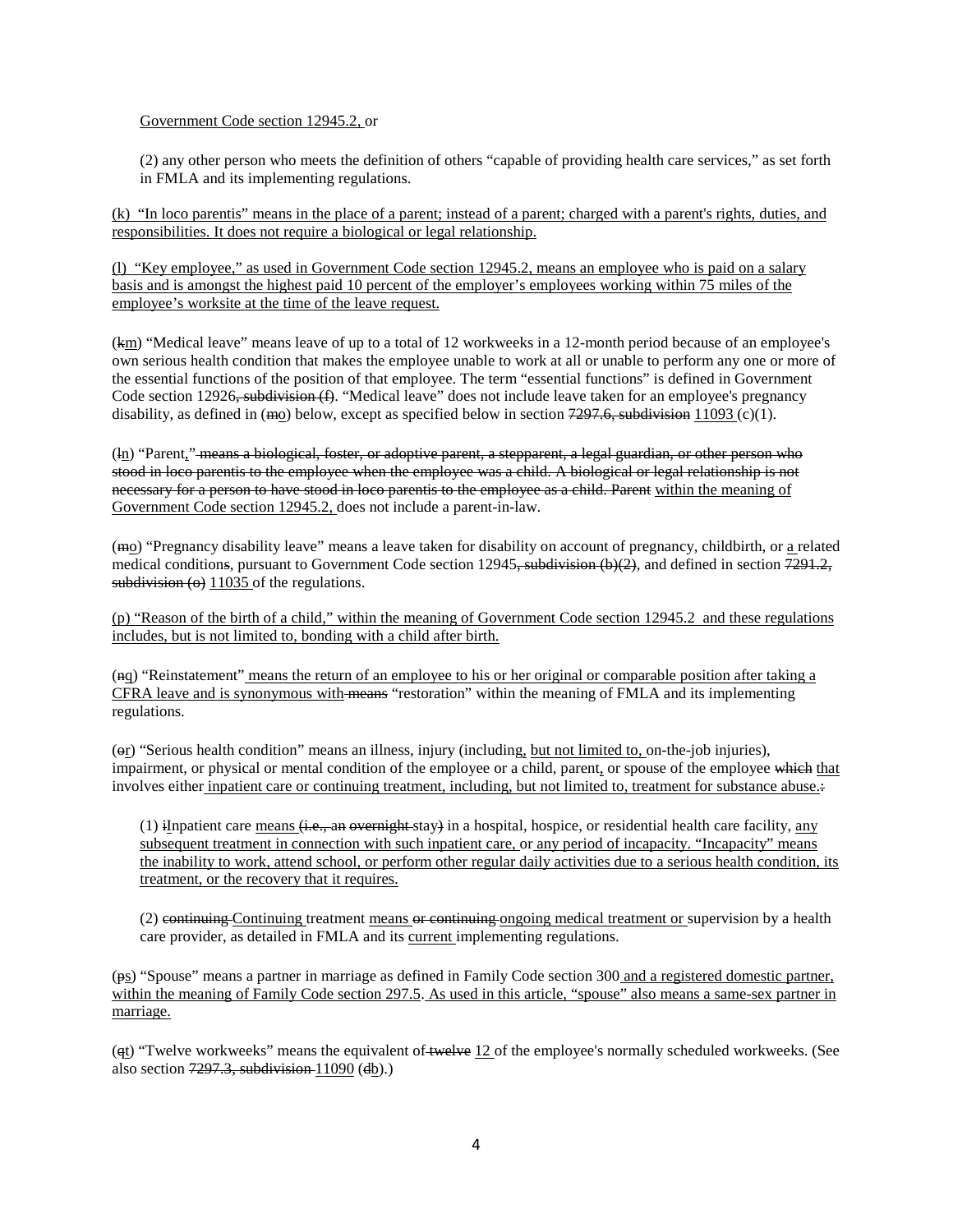# **§ 7297.1. 11088. Right to CFRA Leave: Denial of Leave; Reasonable Request; Permissible Limitation.**

(a) It is an unlawful employment practice for a covered employer to refuse to grant, upon reasonable request, a CFRA leave to an eligible employee, unless such refusal is justified by the permissible limitation specified below in subdivision (c).

(b) Denial of leave.

(1) Burden of proof.

Denial of a request for CFRA leave is established if the Department or the employee shows, by a preponderance of the evidence, that the employer was a covered employer, the employee making the request was an eligible employee, the request was for a CFRA qualifying purpose, the request was reasonable, and the employer denied the request for CFRA leave.

(2) Reasonable request.

A request to take a CFRA leave is reasonable if it complies with any applicable notice requirements, as specified in section  $7297.411091$ , and if it is accompanied, where required, by a certification, as that term is defined in section  $-7297.0$ , subdivision  $(a)$  11087 (b).

(c) Limitation on Entitlement.

If spouses employed by the same employer are entitled to CFRA leave,both parents are eligible for CFRA leave but are employed by the same employer, that their employer may limit leave for the birth, adoption or foster care placement of their child to a combined total of 12 workweeks in a 12-month period between the two parents. The employer may not limit their entitlement to CFRA leave for any other qualifying purpose. For example, spouses employed by the same employer each may take 12 weeks of CFRA leave if needed to care for a child with a serious health condition. If the parents are unmarried, they may have different family care leave rights under FMLA.

### **§ 7297.2. 11089. Right to Reinstatement: Guarantee of Reinstatement; Refusal to Reinstate; Permissible Defenses.**

(a) Guarantee of Reinstatement.

Upon granting the CFRA leave, the employer shall inform the employee of its guarantee to reinstate the employee to the same or a comparable position, subject to the defenses permitted by section  $7297.2$ , subdivisions  $11089$  (ed)(1)  $\frac{\text{and } (c)(2)}{\text{and } (c)(2)}$ , and shall provide the guarantee in writing upon request of the employee. It is an unlawful employment practice for an employer, after granting a requested CFRA leave, to refuse to honor its guarantee of reinstatement the employee to the same or a comparable position at the end of the leave, unless the refusal is justified by the defenses stated in  $\frac{297.2}{8}$ , subdivisions section 11089 (ed)(1) and (e)(2).

(1) An employee is entitled to reinstatement even if the employee has been replaced or his or her position has been restructured to accommodate the employee's absence.

(2) If an employee is no longer qualified for the position because of the employee's inability to attend a necessary course, renew a license, fly a minimum number of hours, or other non-qualifying reason, as a result of the leave, the employee shall be given a reasonable opportunity to fulfill those conditions upon returning to work.

(b) Rights upon Return.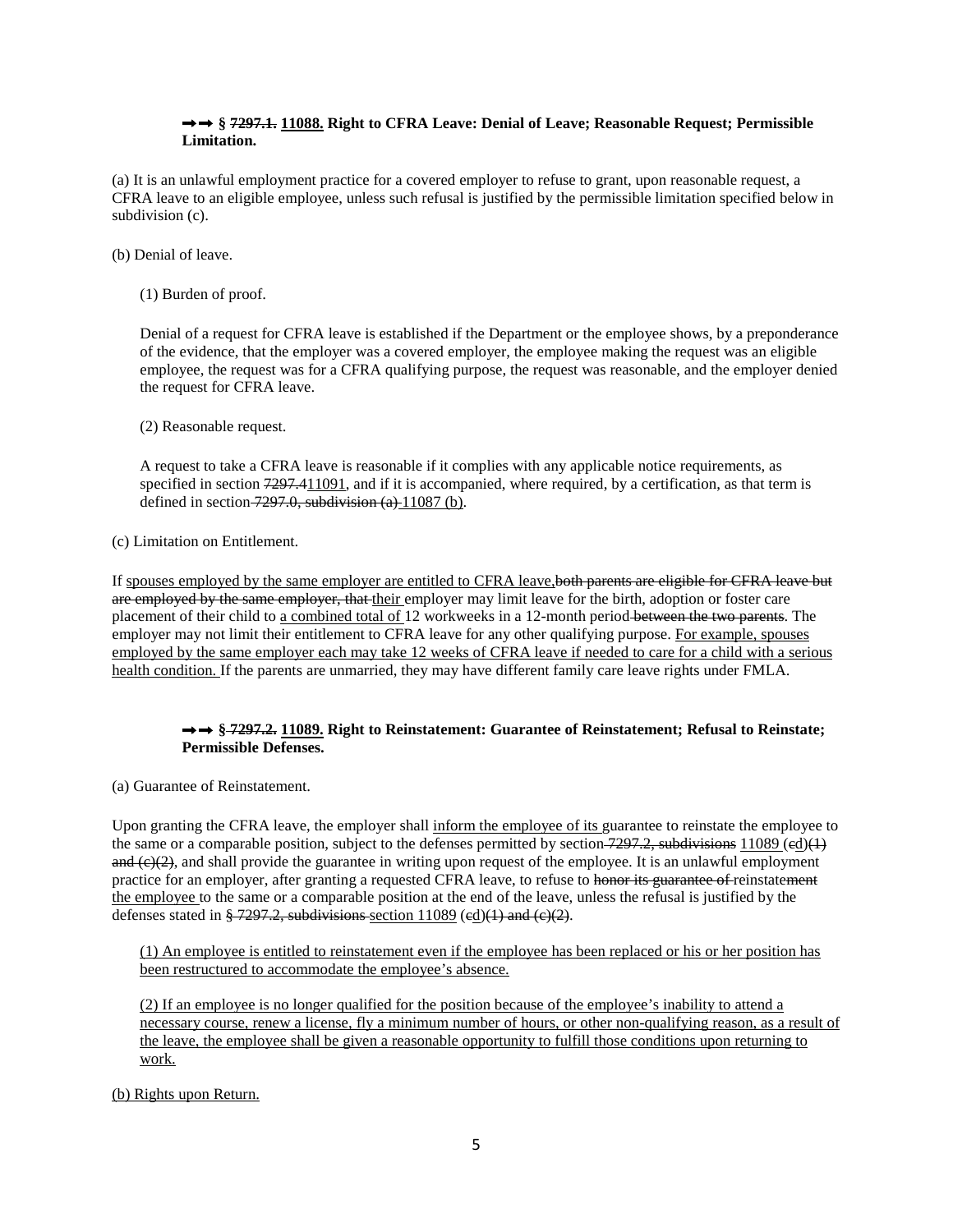The employee is entitled to the same position or to a comparable position that is equivalent (i.e., virtually identical) to the employee's former position in terms of pay, benefits and working conditions, including privileges, perquisites, and status. The position must involve the same or substantially similar duties and responsibilities, which must entail substantially equivalent skill, effort, responsibility, and authority.

(1) Equivalent benefits includes benefits resumed in the same manner and at the same levels as provided when the leave began, subject to any changes in benefit levels that may have taken place during the period of CFRA leave affecting the entire workforce, unless otherwise elected by the employee.

(2) CFRA does not prohibit an employer from accommodating an employee's request to be restored to a different shift, schedule, or position that better suits the employee's personal needs on return from leave, from offering a promotion to a better position, or from complying with an employer's obligation to provide reasonable accommodation under the disability provisions of the Fair Employment and Housing Act (FEHA).

(bc) Refusal to reinstate Reinstate.

(1) Definite Date of Reinstatement.

Where a definite date of reinstatement has been agreed upon at the beginning of the leave, a refusal to reinstate is established if the Department or employee proves, by a preponderance of the evidence, that the leave was granted by the employer and that the employer failed to reinstate the employee to the same or a comparable position by the date agreed upon.

(2) Change in Date of Reinstatement.

If the reinstatement date differs from the employer's and employee's original agreement, a refusal to reinstate is established if the Department or employee proves, by a preponderance of the evidence, that the employer failed to reinstate the employee to the same or a comparable position within two business days, where feasible, after the employee notifies the employer of his or her readiness to return<del>, as required by the FMLA regulations</del>.

(cd) Permissible defensesDefenses.

(1) Employment Would Have Ceased or Hours Would Have Been Reduced.

An employee has no greater right to reinstatement or to other benefits and conditions of employment than if the employee had been continuously employed during the CFRA leave period. An employer has the burden of proving, by a preponderance of the evidence, that an employee would not otherwise have been employed at the time on the date of the requested reinstatement is requested in order to deny reinstatement.

(A) If an employee is laid off during the course of taking CFRA leave and employment is terminated, the employer's responsibility to continue CFRA leave, maintain group health plan benefits and reinstate the employee ceases at the time the employee is laid off, provided the employer has no continuing obligations under a collective bargaining agreement or otherwise.

(B) If a shift has been eliminated or overtime has been decreased, an employee would not be entitled to return to work that shift or the original overtime hours upon-restoration reinstatement.

(2) "Key Employee."

A refusal An employer may refuse to reinstate a "key employee," as defined in section 11087 (1) of these regulations, to his or her same position or to a comparable position is justified only if the employer shows establishes, by a preponderance of the evidence, that all of the following conditions exist: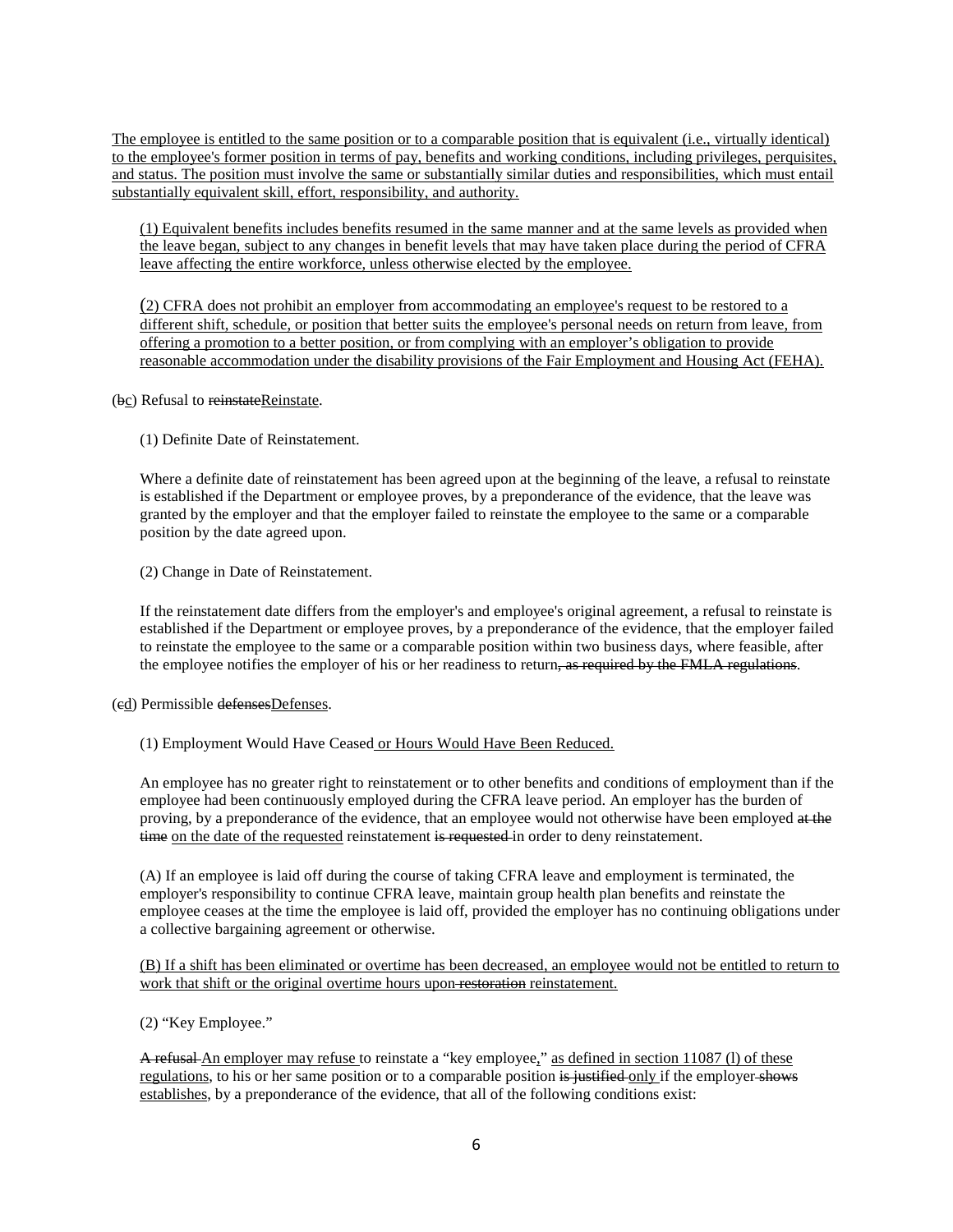(A) The employee requesting the CFRA leave is a salaried employee,. As used in Government Code section 12945.2, "salaried employee" means an employee paid on a salary basis. and

(B) The employee requesting the leave is among the highest paid 10 ten-percent of the employer's employees who are employed within 75 miles of the worksite at which that employee is employed at the time of the leave request,. Whether an employee is "among the highest paid 10 percent," pursuant to Government Code section 12945.2, is determined by comparing the year-to-date wages, within the meaning of the California Labor Code and Industrial Welfare Commission Wage Orders, of the employer's employees within 75 miles of the worksite where the requesting employee is employed at the time of the leave request, divided by the number of weeks worked (including weeks in which paid leave was taken). and

(C) The refusal to reinstate the employee is necessary because the employee's reinstatement will cause substantial and grievous economic injury to the operations of the employer,. As used in Government Code section 12945.2, "substantial and grievous economic injury" means reinstatement that would cause substantial, long-term economic injury or threaten the economic viability of the employer. and

(D) The employer notifies the employee of the intent to refuse reinstatement at the time the employer determines that the refusal is necessary under (C) above, and

(E) In any case in which the leave has already commenced, the employer shall give the employee a reasonable opportunity to return to work following the notice prescribed in (D) above.

(D) An employer who believes it may deny reinstatement to a key employee must inform the employee in writing at the time the employee gives notice of the need for CFRA leave (or when CFRA leave commences, if earlier) that he or she is a key employee. At the same time, the employer must also inform the employee of the potential consequences with respect to reinstatement and maintenance of health benefits if the employer should determine that reinstatement will result in substantial and grievous economic injury to its operations. If the employer cannot give such notice immediately because of the need to determine whether the employee is a key employee, it shall give the notice as soon as practicable after the employee notifies the employer of a need for leave (or the commencement of leave, if earlier). An employer who fails to provide notice in compliance with this provision will lose its right to deny restoration even if substantial and grievous economic injury will result from reinstatement.

(E) As soon as an employer makes a good faith determination, based on the facts available, that substantial and grievous economic injury to its operations will result if it reinstates a key employee who has given notice of the need for CFRA leave (or who is on CFRA leave), the employer shall notify the employee in writing that it cannot deny CFRA leave, but that it intends to deny reinstatement on completion of the leave. An employer should ordinarily be able to give such notice prior to the employee starting leave. The employer must serve the notice either in person or by certified mail. The notice must explain the basis for the employer's finding that substantial and grievous economic injury will result, and, if leave has commenced, must provide the employee a reasonable time in which to return to work, taking into account the circumstances, such as the duration of the leave and the urgency of the need for the employee to return.

(F) If an employee on leave does not return to work in response to the employer's notification of intent to deny reinstatement, the employee continues to be entitled to maintenance of health benefits and the employer may not recover its cost of health benefit premiums. A key employee's rights under CFRA continue unless and until the employee either gives notice that he or she no longer wishes to return to work, or the employer actually denies reinstatement at the conclusion of the leave.

(G) After an employer notifies an employee that substantial and grievous economic injury will result if the employer reinstates the employee, the employee still is entitled to request reinstatement at the end of the leave period even if he or she did not return to work in response to the employer's notice. The employer must then again determine whether reinstatement will result in substantial and grievous economic injury, based on the facts at that time. If the employer determines that substantial and grievous economic injury will result, the employer shall notify the employee in writing (in person or by certified mail) of the denial of reinstatement.

(3) Fraudulently-obtained CFRA Leave.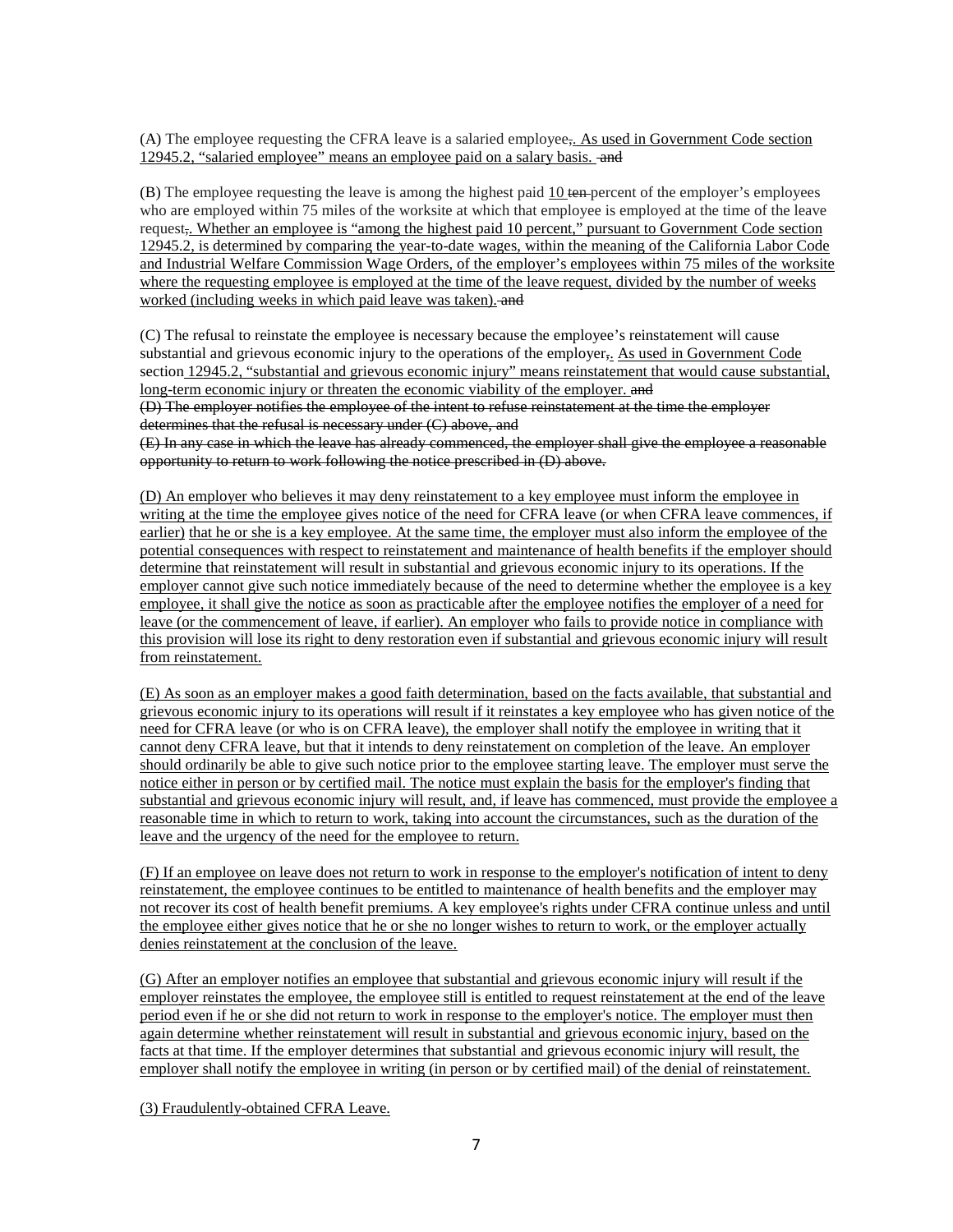# An employee who fraudulently obtains CFRA leave from an employer is not entitled to any of the job protections afforded by CFRA. An employer has the burden of proving that the employee fraudulently obtained CFRA leave.

# **§ 7297.3. 11090. Computation of Time Periods: Twelve Workweeks; Minimum Duration.**

(a) CFRA leave does not need to be taken in one continuous period of time. It cannot exceed more than 12 workweeks total for any purpose in a 12-month period.

(b) If the leave is common to both CFRA and FMLA, this 12-month period will run concurrently with the 12-month period under FMLA. An employer may choose any of the methods allowed in the current FMLA regulations (the calendar year, any fixed 12–month "leave year," the 12–month period measured forward from the date any employee's first CFRA leave begins, or a "rolling" 12–month period measured backward from the date an employee uses any CFRA leave), issued January 6, 1995, 29 CFR Part 825, section 825.200, subdivision (b e), for determining the "12-month period" in which the 12 weeks of CFRA leave entitlement occurs. The employer must, however, apply the chosen method consistently and uniformly to all employees.

(c) "Twelve workweeks" as that term is defined in section  $7297.0$ , subdivision 11087 (qt), means the equivalent of 12twelve of the employee's normally scheduled workweeks. For eligible employees who work more or less than five days a week, or who work on alternative work schedules, the number of working days which that constitutes "twelve 12 weeks" is calculated on a pro rata or proportional basis. If an employee's schedule varies from week to week to such an extent that an employer is unable to determine with any certainty how many hours the employee would otherwise have worked (but for the taking of CFRA leave), a weekly average of the hours scheduled over the 12 months prior to the beginning of the leave period (including any hours for which the employee took leave of any type) would be used for calculating the employee's leave entitlement.

(1) For example, for a full time employee who works five eight-hour days per week, "twelve 12 workweeks" means 60 working and/or paid eight-hour days of leave entitlement. For an employee who works half time, "twelve 12 workweeks" may mean 30 eight-hour days or 60 four-hour days, or 12twelve workweeks of whatever is the employee's normal half-time work schedule. For an employee who normally works six eighthour days, "twelve 12 workweeks" means 72 working and/or paid eight-hour days of leave entitlement.

(2) If an employee takes leave on an intermittent or reduced work schedule, only the amount of leave actually taken may be counted toward the twelve 12 weeks of leave to which the employee is entitled. For example, if an employee needs physical therapy which that requires an absence from work of two hours a week, only those two hours ean may be charged against the employee's CFRA leave entitlement. If an employee needs leave intermittently or on a reduced leave schedule for planned medical treatment, then the employee must make a reasonable effort to schedule the treatment so as not to disrupt unduly the employer's operations.

(3) If a holiday falls within a week taken as CFRA leave, the week is nevertheless counted as a week of CFRA leave. If, however, the employer's business activity has temporarily ceased for some reason and employees generally are not expected to report for work for one or more weeks, (e.g., a school closing for two weeks for the Christmas/New Year holiday or summer vacation or an employer closing the plant for retooling), the days the employer's activities have ceased do not count against the employee's CFRA entitlement. Similarly, if an employee uses CFRA leave in increments of less than one week, the fact that a holiday may occur within a week in which an employee partially takes leave does not count against the employee's CFRA entitlement unless the employee was otherwise scheduled and expected to work during the holiday.

(4) If an employee would normally be required to work overtime, but is unable to do so because of a CFRAqualifying reason that limits the employee's ability to work overtime, the hours that the employee would have been required to work may be counted against the employee's CFRA entitlement. In such a case, the employee is using intermittent or reduced schedule leave. For example, if an employee would normally be required to work 48 hours in a particular week, but due to a serious health condition the employee works 40 hours that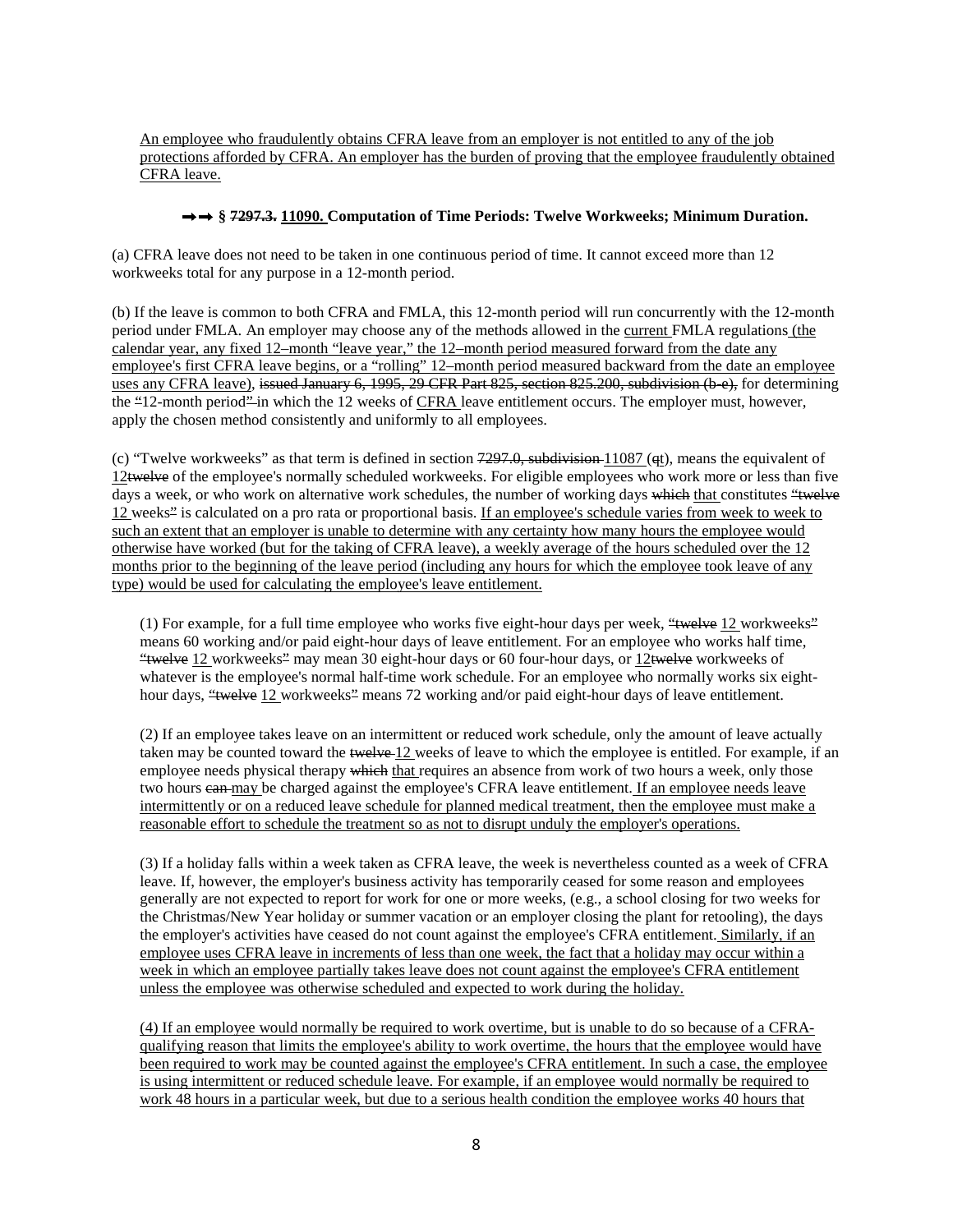week, the employee would utilize eight hours of CFRA-protected leave out of the 48-hour workweek. Voluntary overtime hours that an employee does not work due to a serious health condition shall not be counted against the employee's CFRA leave entitlement.

(d) Minimum duration for CFRA leaves taken for the birth, adoption, or foster care placement of a child. CFRA leave taken for reason of the birth, adoption, or foster care placement of a child of the employee does not have to be taken in one continuous period of time. Any leave(s) taken shall be concluded within one year of the birth or placement of the child with the employee in connection with the adoption or foster care of the child by the employee. The basic minimum duration of the leave shall be two weeks. However, an employer shall grant a request for a CFRA leave of less than two weeks' duration on any two occasions.

(e) Minimum duration for CFRA leaves taken for the serious health condition of a parent, child, or spouse or for the serious health condition of the employee. Where CFRA leave is taken for a serious health condition of the employee's child, parent, or spouse or of the employee, leave may be taken intermittently or on a reduced work schedule when medically necessary, as determined by the health care provider of the person with the serious health condition. However, intermittent or reduced work schedule leave may be taken for absences where the employee or family member is incapacitated or unable to perform the essential functions of the position because of a chronic serious health condition even if he or she does not receive treatment by a health care provider. An employer may limit leave increments to the shortest period of time that the employer's payroll system uses to account for absences or use of leave.

(1) If an employee needs intermittent leave or leave on a reduced work schedule that is foreseeable based on planned medical treatment for the employee or a family member, or if the employer agrees to permit intermittent or reduced schedule leave for the birth of a child or for placement of a child for adoption or foster care, the employer may require the employee to transfer temporarily to an available alternative position. This alternative position must have the equivalent same rate of pay and benefits, the employee must be qualified for the position, and it must better accommodate recurring periods of leave than the employee's regular job. It does not have to have equivalent duties, although an employer may not transfer the employee to an alternative position to discourage the employee from taking leave or to otherwise work a hardship on the employee. Transfer to an alternative position may include altering an existing job to accommodate better the employee's need for intermittent leave or a reduced work schedule and must comply with any applicable collective bargaining agreement or employer leave policy, the FEHA, and any other applicable state or federal law.

(2) CFRA leave, including intermittent leave and/or reduced work schedules, is available to instructional employees of educational establishments and institutions under the same conditions as apply to all other eligible employees.

(3) Where it is physically impossible for an employee using intermittent leave or working a reduced leave schedule to commence or end work mid-way through a shift, such as where a flight attendant or a railroad conductor is scheduled to work aboard an airplane or train, or a laboratory employee is unable to enter or leave a sealed "clean room" during a certain period of time, the entire period that the employee is forced to be absent is designated as CFRA leave and counts against the employee's CFRA entitlement. However, an employee may return to work if he or she is able to perform other aspects of the work that are not physically impossible, such as administrative duties, and thereby shorten the time designated as CFRA leave.

(4) Employers may deduct exempt employees' pay for CFRA intermittent leave or a reduced work schedule only as permitted by the California Labor Code and Industrial Welfare Commission Wage Orders and must comply with any applicable collective bargaining agreement or employer leave policy, the FEHA, and any other applicable state or federal law.

# **§ 7297.4. 11091. Requests for CFRA Leave: Advance Notice; Certification; Employer Response.**

(a) Advance Notice.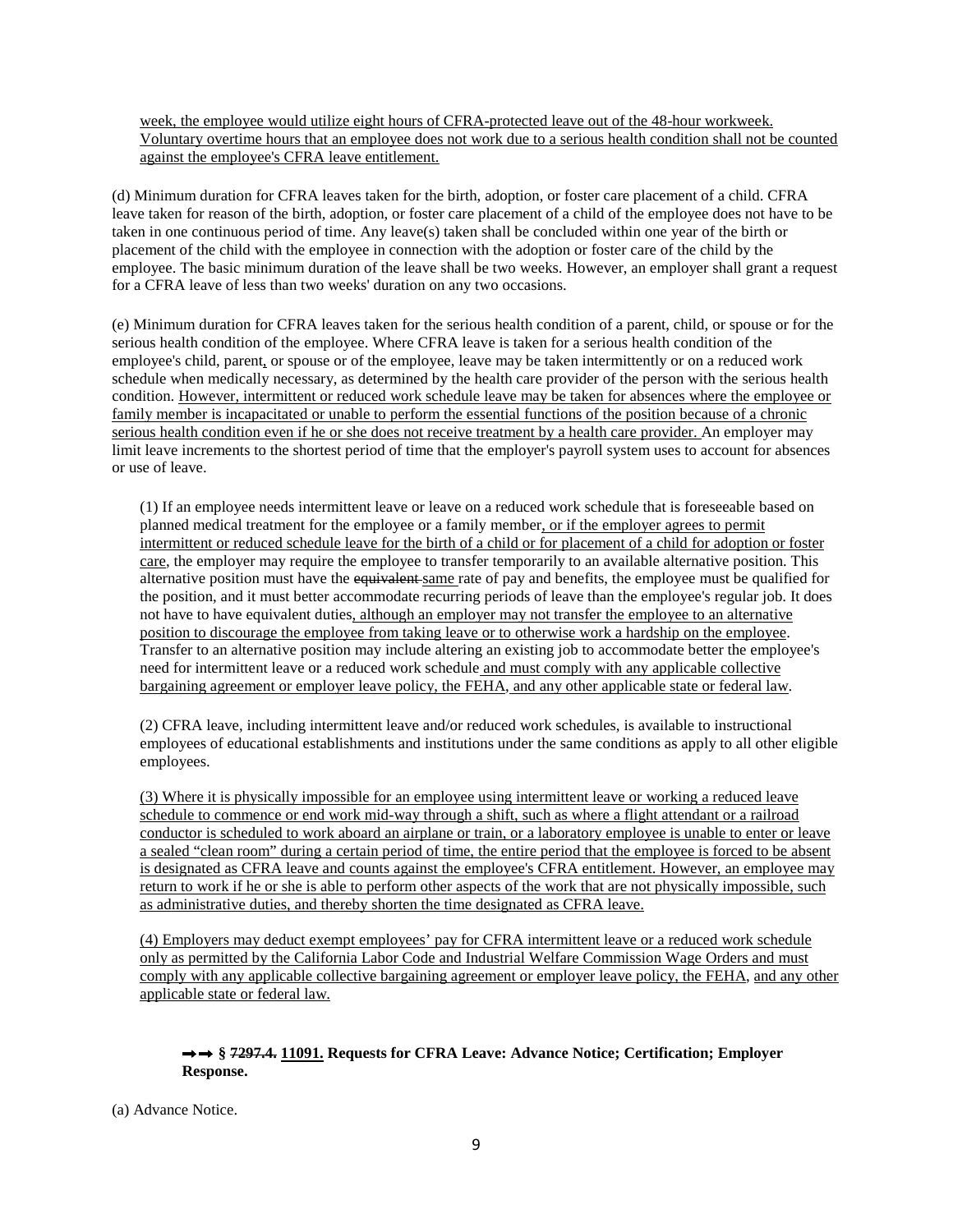### (1) Verbal Notice.

Unless an employer waives its employees' notice obligations described herein, Aan employee shall provide at least verbal notice sufficient to make the employer aware that the employee needs CFRA-qualifying leave, and the anticipated timing and duration of the leave. The employee need not expressly assert rights under CFRA or FMLA, or even mention CFRA or FMLA, to meet the notice requirement; however, the employee must state the reason the leave is needed, such as, for example, the expected birth of a child or for medical treatment. The employer should inquire further of the employee if it is necessary to determine whether the employee is requesting have more information about whether CFRA leave is being sought by the employee and to obtain the necessary information concerning the leave (i.e., commencement date, expected duration, and other pertinent information). details of the leave to be taken.

(A) Under all circumstances, it is the employer's responsibility to designate leave, paid or unpaid, as CFRA or CFRA/FMLA qualifying, based on information provided by the employee or the employee's spokesperson, and to give notice of the designation to the employee.

(B) Employers may not retroactively designate leave as "CFRA leave" after the employee has returned to work without the employee's consent, except under those same circumstances provided for in FMLA and its current implementing regulations for retroactively counting leave as "FMLA leave."

# (2) 30 Days' Advance Notice.

An employer may require that employees provide at least 30 days' advance notice before CFRA leave is to begin if the need for the leave is foreseeable based on an expected birth, placement for adoption or foster care, or planned medical treatment for a serious health condition of the employee or a family member. The employee shall consult with the employer and make a reasonable effort to schedule any planned medical treatment or supervision so as to minimize disruption to the operations of the employer. Any such scheduling, however, shall be subject to the approval of the health care provider of the employee or the employee's child, parent or spouse.

(3) When 30 Days Not Practicable.

If 30 days' notice is not practicable, such as because of a lack of knowledge of approximately when leave will be required to begin, a change in circumstances, or a medical emergency, notice must be given as soon as practicable.

(4) Prohibition Againstagainst Denial of Leave in Emergency or Unforeseeable Circumstances.

An employer shall not deny a CFRA leave, the need for which is an emergency or is otherwise unforeseeable, on the basis that the employee did not provide advance notice of the need for the leave.

(5) Employer Obligation to Inform Employees of Notice Requirement.

An employer shall give its employees reasonable advance notice of any notice requirements which it adopts. The employer may incorporate its notice requirements in the general notice requirements in section 7297.9 11096 and such incorporation shall constitute "reasonable advance notice." Failure of the employer to give or post such notice shall preclude the employer from taking any adverse action against the employee, including denying CFRA leave, for failing to furnish the employer with advance notice of a need to take CFRA leave.

(6) Employer Response to Leave Request.

The employer shall respond to the leave request as soon as practicable and in any event no later than ten calendar five business days after receiving the employee's request. The employer shall attempt to respond to the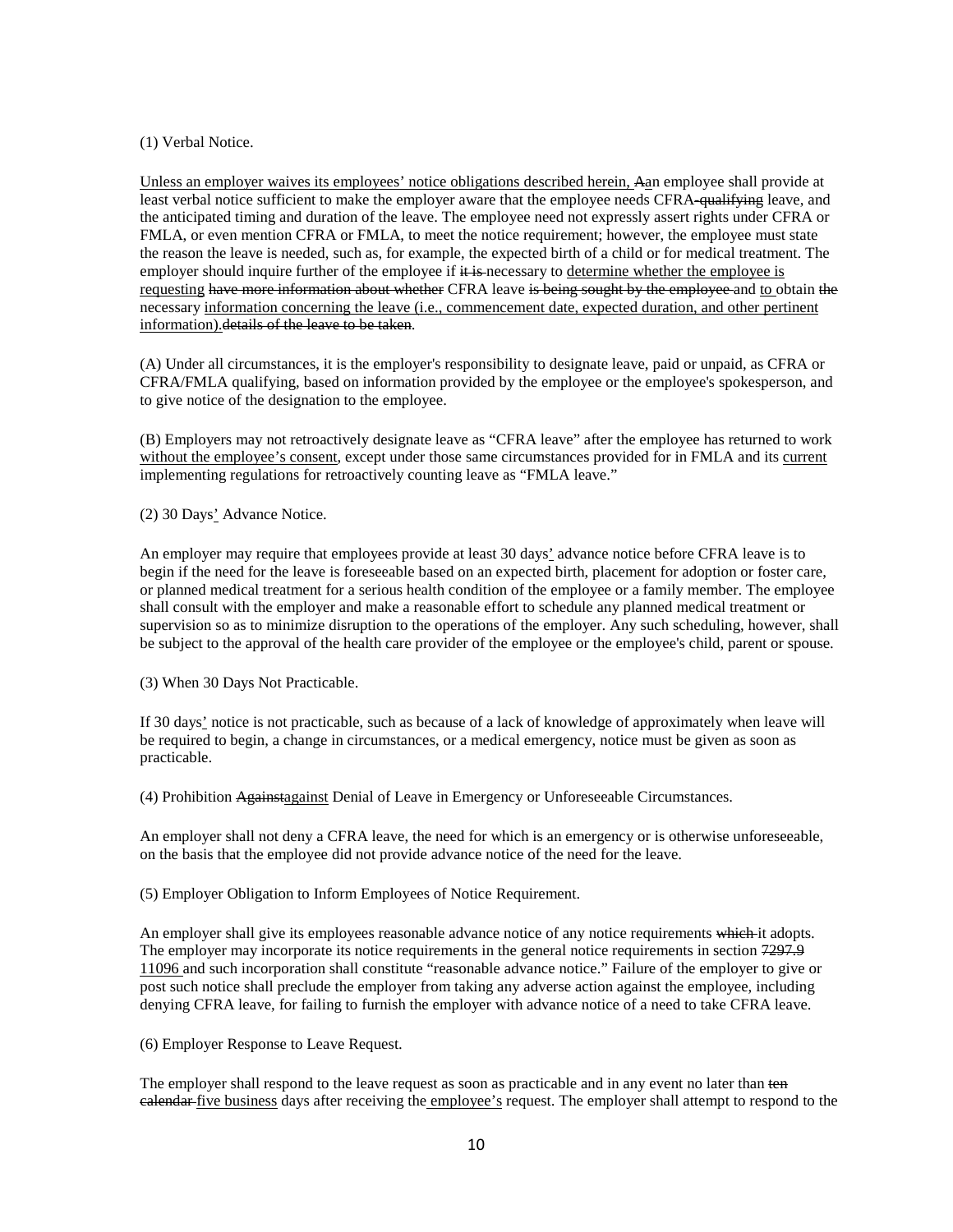leave request before the date the leave is due to begin. Once given, approval shall be deemed retroactive to the date of the first day of the leave.

- (b) Medical Certification.
	- (1) Serious Health Condition of Child, Parent, or Spouse.

As a condition of granting a leave for the serious health condition of the employee's child, parent or spouse, the employer may require certification of the serious health condition, as defined in section 7297.0, subdivision  $(a)(1)11087$  (b)(1). If the certification satisfies the requirements of section 7297.0, subdivision (a)(1) 11087  $(b)(1)$ , the employer must accept it as sufficient. Upon expiration of the time period which the health care provider originally estimated that the employee needed to take care of the employee's child, parent, or spouse, the employer may require the employee to obtain recertification, but only if additional leave is requested.

(2) Serious Health Condition of Employee.

As a condition of granting a leave for the serious health condition of the employee, the employer may require certification of the serious health condition, as defined in section  $7297.0$ , subdivision (a)(2) 11087 (b)(2). Upon expiration of the time period which the health care provider originally estimated that the employee needed for his/her own serious health condition, the employer may require the employee to obtain recertification, but only if additional leave is requested.

(A) If the employer has establishes a reason to doubt the validity of the certification provided by the employee provides for his/her own serious health condition, the employer may require, at the employer's own expense, that the employee to obtain the opinion of a second health care provider, designated or approved by the employer, concerning any information in the certification. The health care provider designated or approved by the employer shall not be employed on a regular basis by the employer under the conditions identified in Government Code section 12945.2.

1) The employer may not ask the employee to provide additional information beyond that allowed by these regulations.

2) The employer is responsible for complying with all applicable law regarding the confidentiality of any medical information received.

(B) In any case in which the second opinion described in  $(b)(2)(A)$  differs from the opinion in the original certification, the employer may require, at the employer's expense, that the employee obtain the opinion of a third health care provider, designated or approved jointly by both the employer and the employee, concerning any information in the certification.

(C) The opinion of the third health care provider concerning the information in the certification shall be considered to be final and shall be binding on the employer and the employee.

(D) The employer is required to provide the employee with a copy of the second and third medical opinions, where applicable, without cost, upon the request of the employee.

(E) As a condition of an employee's return from medical leave, the employer may require that the employee to obtain a release to "return-to-work" from his/her health care provider stating that he/she is able to resume work, but only if the employer has a uniformly applied practice or policy of requiring such releases from other employees returning to work after illness, injury or disability and there is no collective bargaining or other policy agreement forbidding the practice.

(3) Providing Certification.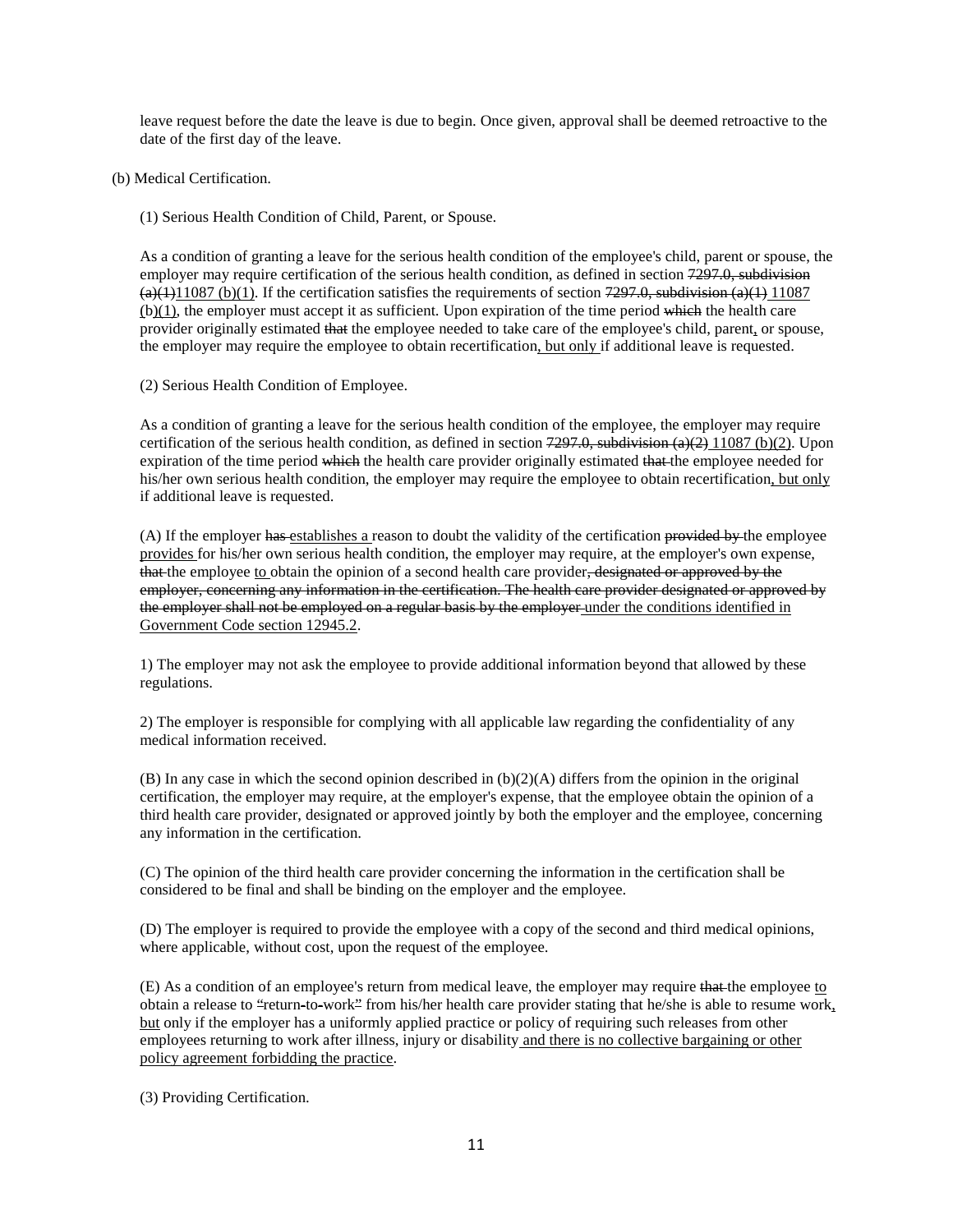The employer may require that the employee provide any certification within no less than fifteen 15 calendar days of the employer's request for such certification, unless it is not practicable for the employee to do so despite the employee's good faith efforts. This means that, in some cases, the leave may begin before the employer receives the certification. Absent extenuating circumstances (e.g., unavailability of healthcare provider), if the employee fails to timely return the certification, the employer may deny CFRA protections for the leave following the expiration of the 15-day time period until a sufficient certification is provided. The same rules apply to recertification.

### **§ 7297.5. 11092. Terms of CFRA Leave.**

(a) The following rules apply to the permissible terms of a CFRA leave, to the extent that they are consistent with the requirements of the Employee Retirement Income Security Act (ERISA), 29 U.S.C. § 1001 et seq. Nothing in these regulations infringes on the employer's obligations, if any, under the Consolidated Omnibus Budget Reconciliation Act of 1985 (COBRA) (29 U.S.C. § 1161 et seq.) or prohibits an employer from granting CFRA leave on terms more favorable to the employee than those listed below.

(b) Paid Leave.

An employer is not required to pay an employee during a CFRA leave except:

(1) An employee may elect to use or an employer may require an employee to use any accrued vacation time or other paid accrued time off (including undifferentiated paid time off ("PTO")), other than accrued sick leave, that the employee is otherwise eligible to take during the otherwise unpaid portion of the CFRA leave. An employee may also elect to use, or an employer may require an employee to use, any accrued sick leave that the employee is eligible to take during the otherwise unpaid portion of a CFRA leave if the CFRA leave is for the employee's own serious health condition or any other reason if mutually agreed between the employer and the employee.

(2) For leave for an employee's own serious health condition, the employee may also substitute leave taken pursuant to a short- or long-term disability leave plan, as determined by the terms and conditions of the employer's leave policy, during the otherwise unpaid portion of the CFRA leave. This paid disability leave runs concurrently with CFRA leave, and may continue longer than the CFRA leave if permitted by the disability leave plan.

(23) Only if the employee asks for requests leave for what would be a CFRA-qualifying event may an employer require the employee to use any accrued vacation time or other paid accrued time off (including "PTO" time), other than accrued sick leave, that the employee is otherwise eligible to take during the otherwise unpaid portion of the CFRA leave. If an employee uses paid leave under circumstances that do not qualify as CFRA leave, the leave will not count against the employee's CFRA leave entitlement.

(A) If an employee requests to utilize accrued vacation time or other paid accrued time off without reference to a CFRA-qualifying purpose, an employer may not ask whether the employee is taking the time off for a CFRAqualifying purpose.

1) If the employer denies the employee's request and the employee then provides information that the requested time off is or may be for a CFRA-qualifying purpose, the employer may inquire further into the reasons for the absence. If the absence is CFRA-qualifying, then the rules in section  $7297.5$ , subdivision 11092 (b)(1) and (2), above, apply.

(3) An employer may require the employee to use, or an employee may elect to use, any accrued sick leave that the employee is otherwise eligible to take during the otherwise unpaid portion of a CFRA leave for: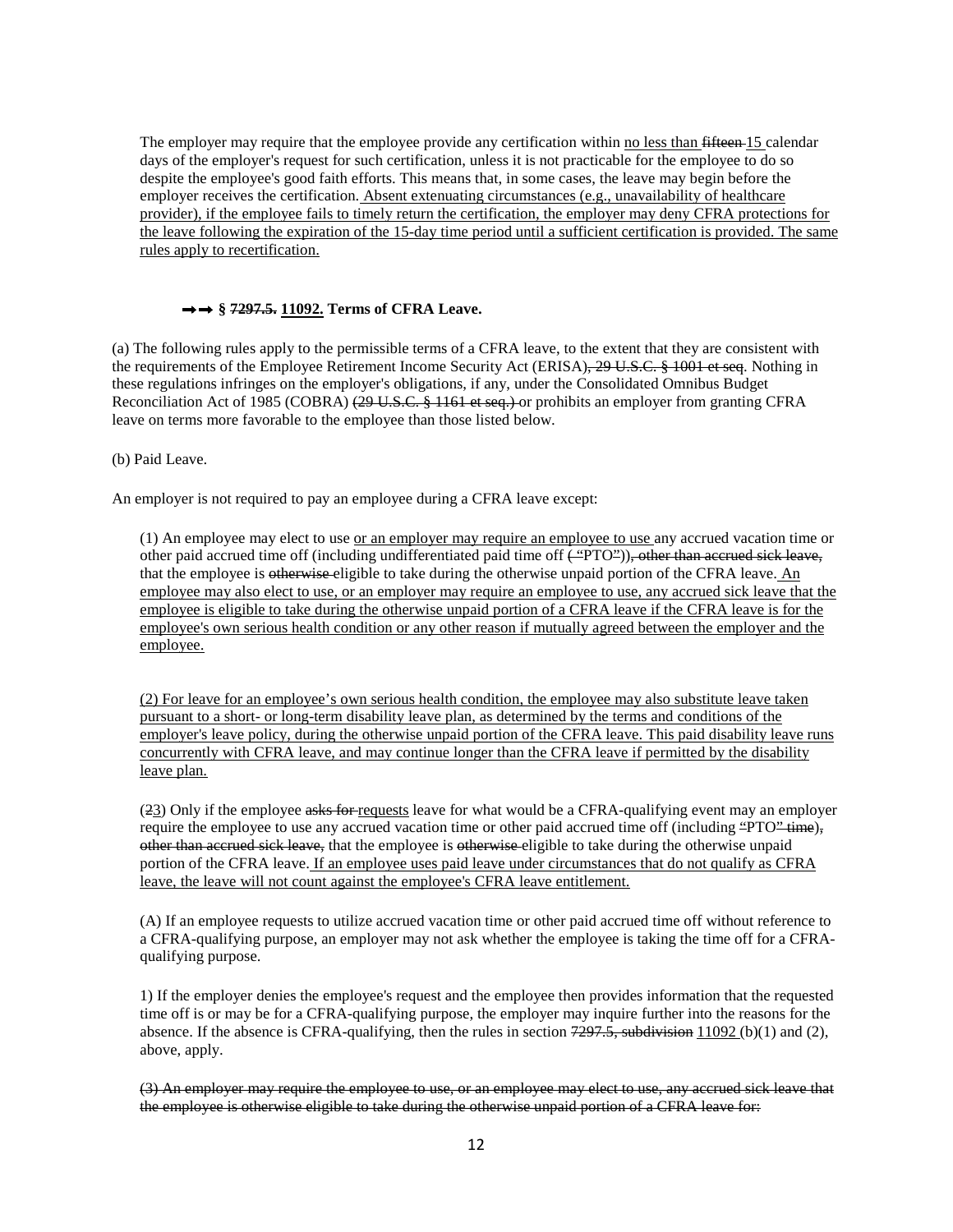(A) the employee's own serious health condition, or

(B) any other reason if mutually agreed to between the employer and the employee.

(4) An employer and employee may negotiate for the employee's use of any additional paid or unpaid time off instead of using to substitute for the CFRA leave provided by this section.

(c) Provision of Health Benefits.

If the employer provides health benefits under any "group health plan," the employer has an obligation to continue providing such benefits during an employee's CFRA leave, FMLA leave, or both. The following rules apply:

(1) The employer shall maintain and pay for thean employee's health coverage at the same level and under the same conditions as coverage would have been provided if the employee had been continuously employed during the entire leave period not taken CFRA leave.

(2) Theis employer's obligation commences on the date leave first begins under  $FMLA$  (i.e., for pregnancy disability leaves) or under FMLA/CFRA (i.e., for all other family care and medical leaves). The obligation continues for the CFRA for the duration of the leave(s), up to a maximum of 12 workweeks in a 12-month period. As section 11044 (c) of the Council's pregnancy disability leave regulations state, "The time that an employer maintains and pays for group health coverage during pregnancy disability leave shall not be used to meet an employer's obligation to pay for 12 weeks of group health coverage during leave taken under CFRA. This shall be true even where an employer designates pregnancy disability leave as family and medical leave under FMLA. The entitlements to employer-paid group health coverage during pregnancy disability leave and during CFRA are two separate and distinct entitlements."

(3) A "group health plan" is as defined in section 5000, subdivision (b)(1), of the Internal Revenue Code of 1986. If the employer's group health plan includes dental care, eye care, mental health eounselling counseling, or other types of coverage et cetera, or if it includes coverage for the an employee's dependents as well as for the employee, the employer shall also continue this coverage.

(4) Although the employer's obligation to continue group health benefits under either FMLA or CFRA, or both, does not exceed 12 workweeks in a 12-month period, nothing shall preclude the employer from maintaining and paying for health care coverage for longer than 12 workweeks.

(5) An employer may recover the premium that the employer paid for maintaining group health care coverage during any unpaid part of the CFRA leave if both of the following conditions occur:

(A) The employee fails to return from leave after the period of leave to which the employee is entitled has expired. An employee is deemed to have "failed to return from leave" if he/she works less than 30 days after returning from CFRA leave. An employee who retires during CFRA leave or during the first 30 days after returning is deemed to have returned from leave.

(B) The employee's failure to return from leave is for a reason other than the continuation, recurrence, or onset of a serious health condition that entitles the employee to CFRA leave, or other circumstances beyond the control of the employee.

(6) Group health plan coverage must be maintained for an employee on CFRA leave until:

(A) The employee's CFRA leave entitlement is exhausted;

(B) The employer can show that the employee would have been laid off and the employment relationship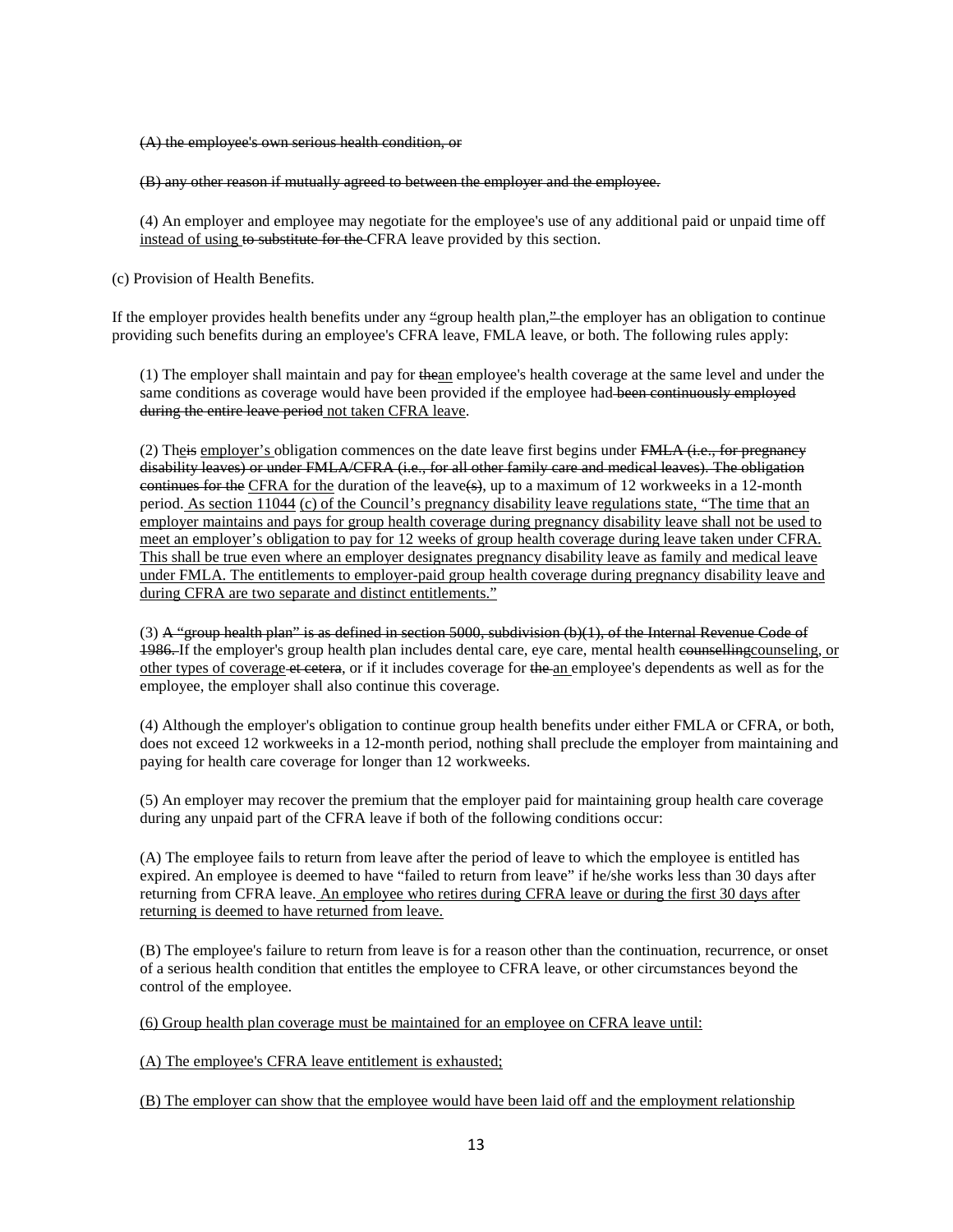terminated for lawful reasons during the period of the CFRA leave; or,

(C) The employee provides unequivocal notice of intent not to return to work.

(d) Employee Payment of Group Health Benefit Premiums.

If employees are required to pay premiums for any part of their group health coverage, the employer must provide the employee with advance written notice of the terms and conditions under which premium payments must be made.

(1) If CFRA leave is paid, the employee's share of premiums must be paid by the method normally used during any paid leave, typically as a payroll deduction, unless a voluntary agreement between the employer and the employee dictates otherwise.

(2) If CFRA leave is unpaid, the employer may require that payment be made to the employer or to the insurance carrier, but no additional charge may be added to the employee's premium payment for administrative expenses. The employer may require employees to pay their share of premium payments in any of the following ways:

(A) Payment due at the same time as if made by payroll deduction;

(B) Payment due on the same schedule as payments are made under COBRA;

(C) Payment prepaid pursuant to a cafeteria plan at the employee's option;

(D) The employer's existing rules for payment by employees on leave without pay would apply, provided that such rules do not require prepayment (i.e., prior to the commencement of the leave) of the premiums that will become due during a period of unpaid CFRA leave or payment of higher premiums than if the employee had continued to work instead of taking leave; or

(E) Another system voluntarily agreed to between the employer and the employee, which may include prepayment of premiums (e.g., through increased payroll deductions when the need for the CFRA leave is foreseeable).

(3) Unless employer policy provides a longer grace period, an employer's obligation to maintain health insurance coverage ceases under CFRA if an employee's premium payment is more than 30 days late. In order to drop coverage, an employer must provide notice at least 15 days before coverage is to cease, advising that coverage will be dropped on a specified date at least 15 days after the date of the notice unless payment has been received by that date.

(A) The employer may recover the employee's share of any premium payments missed by the employee for any CFRA leave period during which the employer maintains health coverage by paying the employee's share.

(B) Regardless of whether an employee pays premiums while on CFRA leave, all other obligations of an employer under CFRA would continue, such as reinstatement upon return and complete restoration of coverage/benefits equivalent to those that the employee would have had if leave had not been taken, including family or dependent coverage.

(C) If an employer terminates an employee's insurance in accordance with this section because of the employee's non-payment of premiums and fails to restore the employee's health insurance as required by this section upon the employee's return, the employer may be liable for benefits lost by reason of the violation, for other actual monetary losses sustained as a direct result of the violation, and for appropriate equitable relief tailored to the harm suffered.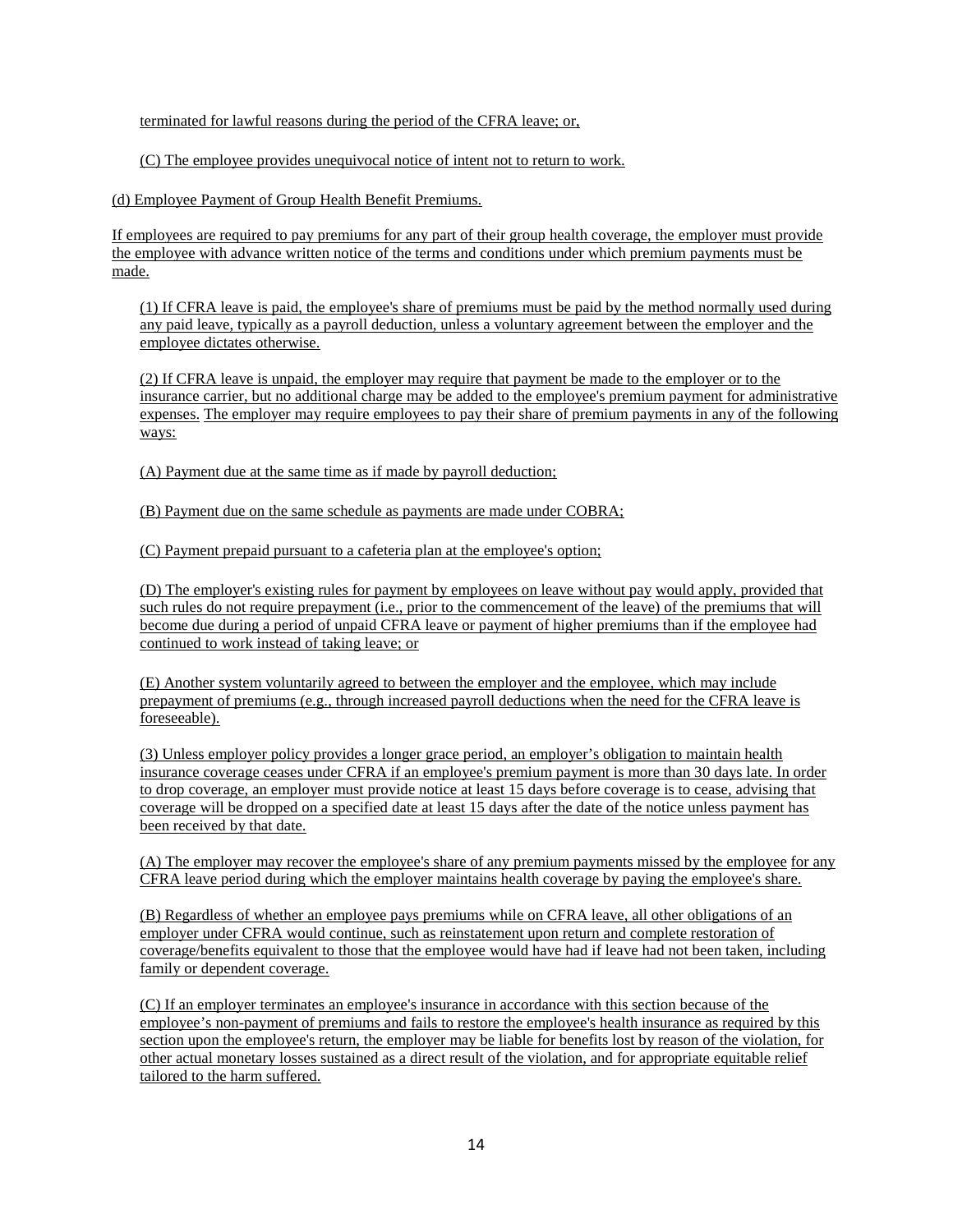#### (de) Other Benefits and Seniority-Accrual

During the period of CFRA leave, the employee is entitled to accrual of seniority and to participate in health plans for any additional period of leave not covered by (c) above, and also in any employee benefit plans, including life, short-term or long-term disability or accident insurance, pension and retirement plans, and supplemental unemployment benefit plans to the same extent and under the same conditions as would apply to any other leave granted by the employer for any reason other than CFRA leave.

(1) Unpaid CFRA leave for the serious health condition of the employee shall be compared to other unpaid disability leaves whereas unpaid CFRA leaves for all other purposes shall be compared to other unpaid personal leaves offered by the employer. CFRA leave shall not constitute a break in service or cause the employee to lose seniority, even if other paid or unpaid leave constitutes a break in service for purposes of establishing longevity or seniority, or for layoff, recall, promotion, job assignment, or seniority-related benefits.

(2) If the employer's policy allows seniority to accrue when employees are out on paid leave, such as paid sick or vacation leave, then seniority will accrue during any part of a paid CFRA leave.

(3) The employee returning from CFRA leave shall return with no less seniority than the employee had when the leave commenced for purposes of layoff, recall, promotion, job assignment, and seniority-related benefits such as vacation. If an employer provides a new health plan or benefits or changes health benefits or plans while an employee is on CFRA leave, the employer must give notice to the employee that he or she is entitled to the new or changed plan/benefits to the same extent as if the employee were not on leave.

(ef) Continuation of Other Benefits.

If the employer has no policy, practice or collective bargaining agreement which that requires or authorizes any other type of unpaid personal or disability leave or if the employer's other unpaid personal or disability leaves do not allow for the continuation of benefits during these leaves, an employee taking a CFRA leave shall be entitled to continue to participate in the employer's health plans, pension and retirement plans, supplemental unemployment benefit plans or any other health and welfare employee benefit plan, in accordance with the terms of those plans, during the period of the CFRA leave.

(1) As a condition of continued coverage of group medical benefits (beyond the employer's obligation during the 12-week period described above in (c)), life insurance, short- or long-term disability plans or insurance, accident insurance, or other similar health and welfare employee benefit plans during any unpaid portion of the leave, the employer may require the employee to pay premiums at the group rate.

(A) If the employee elects not to pay premiums to continue these benefits, this nonpayment of premiums shall not constitute a break in service for purposes of longevity, seniority under any collective bargaining agreement or any employee benefit plan requiring the payment of premiums.

(2) An employer is not required to make plan payments to any pension and/or retirement plan or to count the leave period for purposes of "time accrued" under any such plan during any unpaid portion of the CFRA leave. The employer shall allow an employee covered by a pension and/or retirement plan to continue to make contributions, in accordance with the terms of these plans, during the unpaid portion of the leave period.

#### (f) Employee Status.

The employee shall retain employee status during the period of the CFRA leave. The leave shall not constitute a break in service for purposes of longevity and/or seniority under any collective bargaining agreement or under any employee benefit plan. Benefits must be resumed upon the employee's reinstatement in the same manner and at the same levels as provided when the leave began, without any new qualification period, physical exam, et cetera.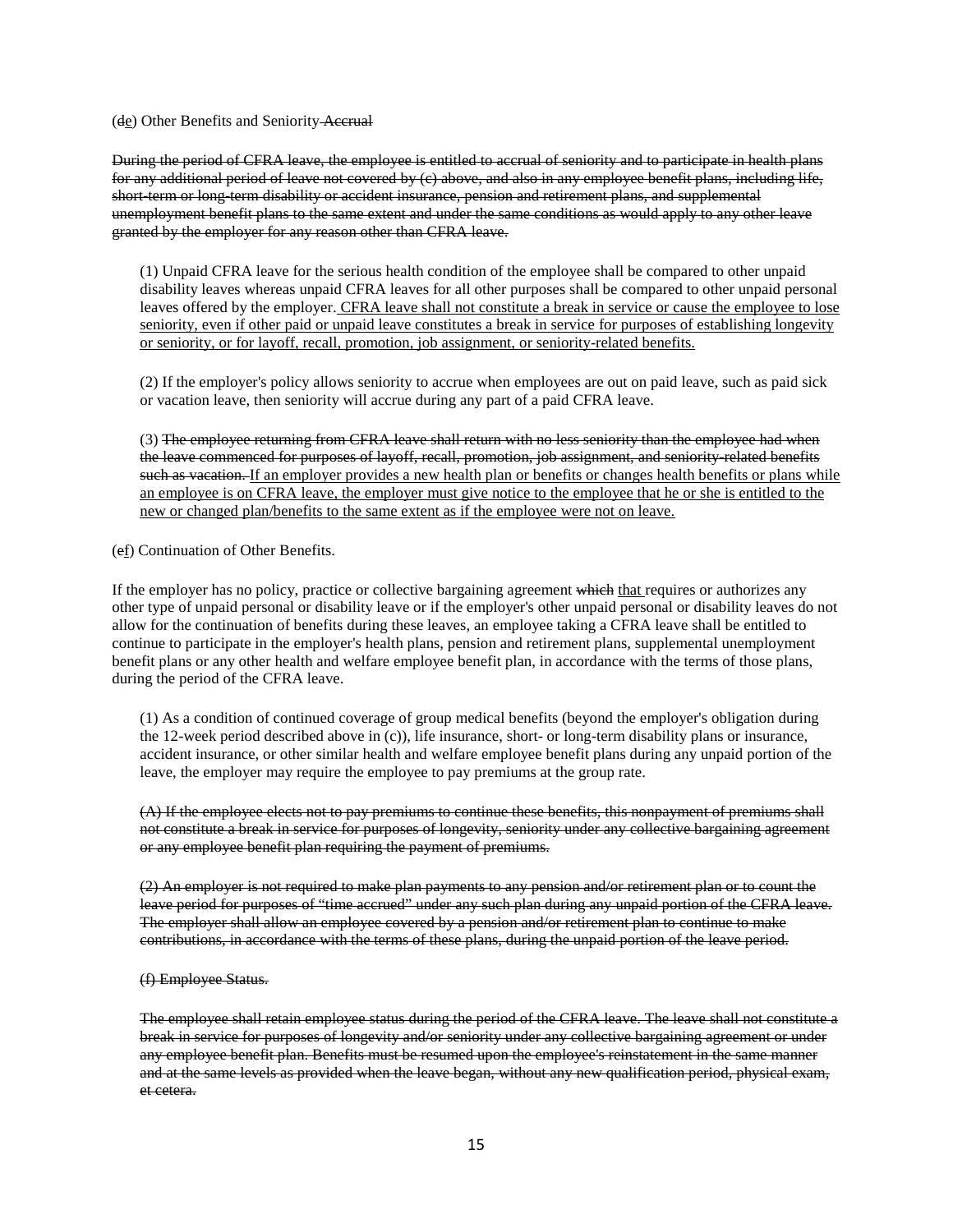### **§ 7297.6. 11093. Relationship Between between CFRA Leave and Pregnancy Disability Leave.**

(a) Separate and Distinct Entitlements.

The right to take a CFRA leave under Government Code section 12945.2 is separate and distinct from the right to take a pregnancy disability leave under Government Code section  $12945$ , subdivision  $(b)(2)$ , and section  $7291.2$ 11035 et seq. of the regulations.

(b) Serious Health Condition - Pregnancy.

An employee's own disability due to pregnancy, childbirth or a related medical conditions is not included as a "serious health condition" under CFRA. Any period of incapacity or treatment due to pregnancy, including prenatal care, is included as a "serious health condition" under FMLA.

(c) CFRA Leave after Pregnancy Disability Leave.

At the end of the employee's period(s) of pregnancy disability, or at the end of four months of pregnancy disability leave, whichever occurs first, a CFRA-eligible employee may request to take CFRA leave of up to 12 workweeks for reason of the birth of her child, if the child has been born by this date. There is no requirement that either the employee or child have a serious health condition in order for the employee to take CFRA leave. There is also no requirement that the employee no longer be disabled by her pregnancy, childbirth or a related medical conditions before taking CFRA leave for reason of the birth of her child.

(1) Where an employee has utilized four months of pregnancy disability leave prior to the birth of her child, and her health care provider determines that a continuation of the leave is medically necessary, an employer may, but is not required to, allow an eligible employee to utilize CFRA leave prior to the birth of her child. No employer shall, however, be required to provide more CFRA leave than the amount to which the employee is otherwise entitled, but this does not excuse the employer's other obligations under the FEHA, such as the obligation to provide reasonable accommodation under the disability provisions.

(d) Maximum Entitlement.

The maximum possible combined leave entitlement for both pregnancy disability leave (under FMLA and Government Code section 12945, subdivision  $(b)(2)$  and CFRA leave for reason of the birth of the child (under this subchapterarticle) is four months and 12 workweeks. This assumes that the employee is disabled by pregnancy, childbirth or a related medical conditions for four months and then requests, and is eligible for, a 12-week CFRA leave for reason of the birth of her child.

# $\rightarrow$  **<del>§</del> 7297.7. 11094.</del> Retaliation and Protection from Interference with CFRA Rights.**

In addition to the retaliation prohibited by Government Code section 12940, subdivision (f), and section 7287.8 of the regulations, it shall be an unlawful employment practice for any person to discharge, fine, suspend, expel, punish, refuse to hire, or otherwise discriminate against any individual, except as otherwise permitted in this subchapter, because that individual has:

(a) exercised his or her right to CFRA leave, and/or

(b) given information or testimony regarding his or her CFRA leave, or another person's CFRA leave, in any inquiry or proceeding related to any right guaranteed under this subchapter

(a) Any violation of CFRA or its implementing regulations constitutes interfering with, restraining, or denying the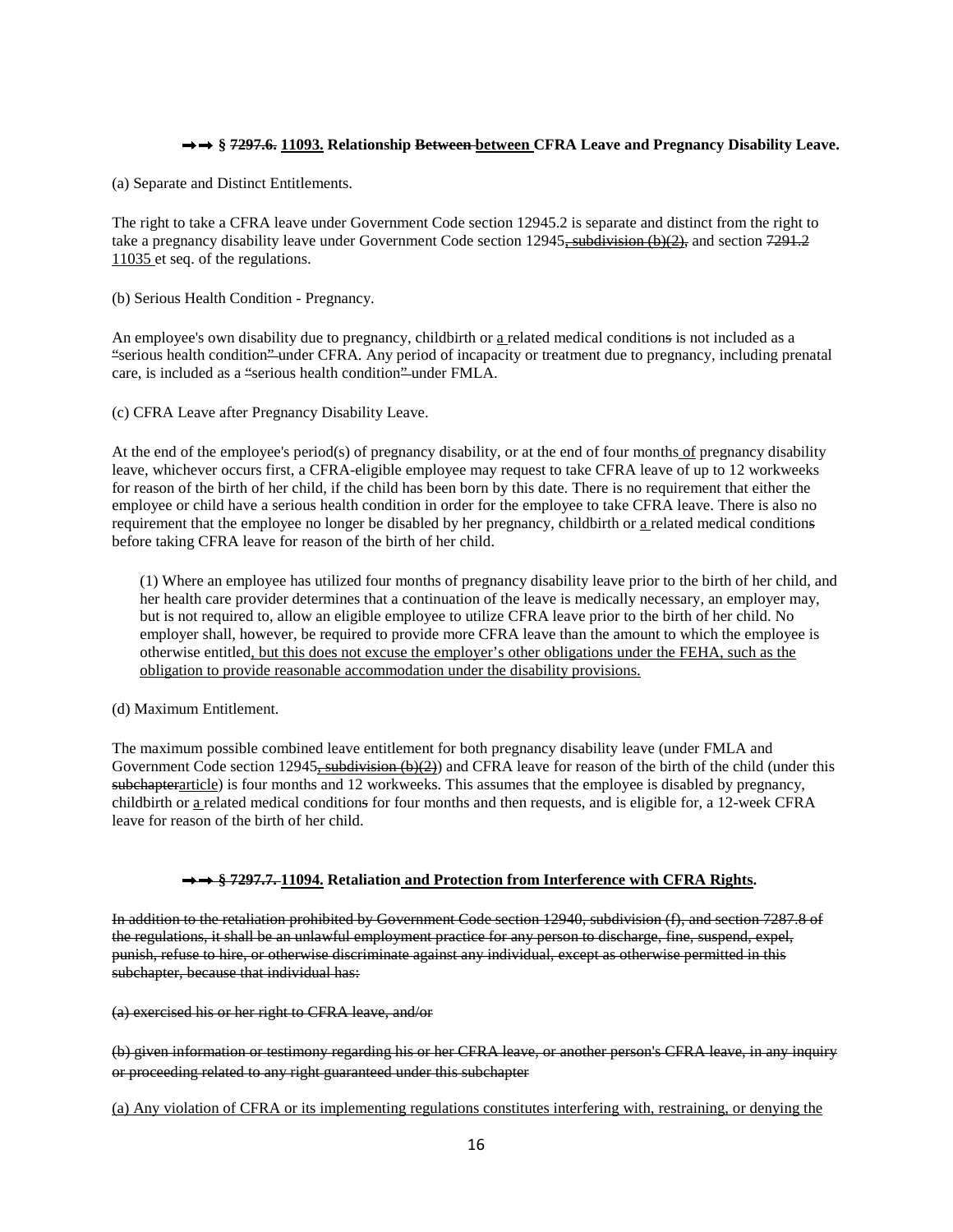exercise of rights provided by CFRA. "Interfering with" the exercise of an employee's rights includes, for example, refusing to authorize CFRA leave and discouraging an employee from using such leave. It would also include an action by a covered employer to avoid responsibilities under CFRA, for example:

(1) Transferring employees from one worksite to another for the purpose of reducing worksites, or to keep worksites below the 50-employee threshold for employee eligibility under CFRA;

(2) Changing the essential functions of the job in order to preclude the taking of leave; and

(3) Reducing an employee's hours available to work in order to avoid employee eligibility.

(b) CFRA's prohibition against "interference" prohibits an employer from discriminating or retaliating against an employee or prospective employee for having exercised or attempted to exercise CFRA rights. For example, if an employee on leave without pay would otherwise be entitled to full benefits (other than health benefits), the same benefits would be required to be provided to an employee on unpaid CFRA leave. By the same token, employers cannot use the taking of CFRA leave as a negative factor in employment actions, such as hiring, promotions or disciplinary actions; nor can CFRA leave be counted under "no fault" attendance policies.

(c) Employees cannot waive, nor may employers induce employees to waive, their prospective rights under CFRA. For example, employees (or their collective bargaining representatives) cannot "trade off" the right to take CFRA leave against some other benefit offered by the employer. This does not prevent the settlement or release of CFRA claims by employees based on past employer conduct without the approval of a court. Nor does it prevent an employee's voluntary and uncoerced acceptance (not as a condition of employment) of a light duty assignment while recovering from a serious health condition. An employee's acceptance of such light duty assignment does not constitute a waiver of the employee's prospective rights, including the right to be reinstated to the same position the employee held at the time the employee's CFRA leave commenced or to a comparable position.

(d) Individuals, and not merely employees, are protected from retaliation for opposing (e.g., filing a complaint about) any practice that is unlawful under CFRA. They are similarly protected if they oppose any practice that they reasonably believe to be a violation of CFRA or its implementing regulations.

# **§ 7297.8. 11095. Remedies. (Reserved.)**

Upon determining that an employer has violated Government Code section 12945.2, the Commission may order any remedy available under Government Code section 12970, and section 7286.9 of the regulations. The remedy, however, for a violation of section 7297.9 (failure to provide notice) shall be an order that the employer provide such notice.

# **§ 7297.9. 11096. Notice of Right to Request CFRA Leave.**

(a) Employers to Post Notice.

Covered employers shall provide notice to their employees of the right to request CFRA leave under the California Family Rights Act. Employers shall post the notice in a conspicuous place or places where employees tend to congregate. Electronic posting is sufficient to meet this posting requirement as long as it is posted electronically in a conspicuous place or places where employees would tend to view it in the workplace. If the employer publishes an employee handbook which that describes other kinds of personal or disability leaves available to its employees, that the employer shall include a description of CFRA leave in the next edition of its handbook which it publishes following adoption of these regulations. The employer may include both pregnancy disability leave and CFRA leave requirements in a single notice.

(b) Employers to Give Notice.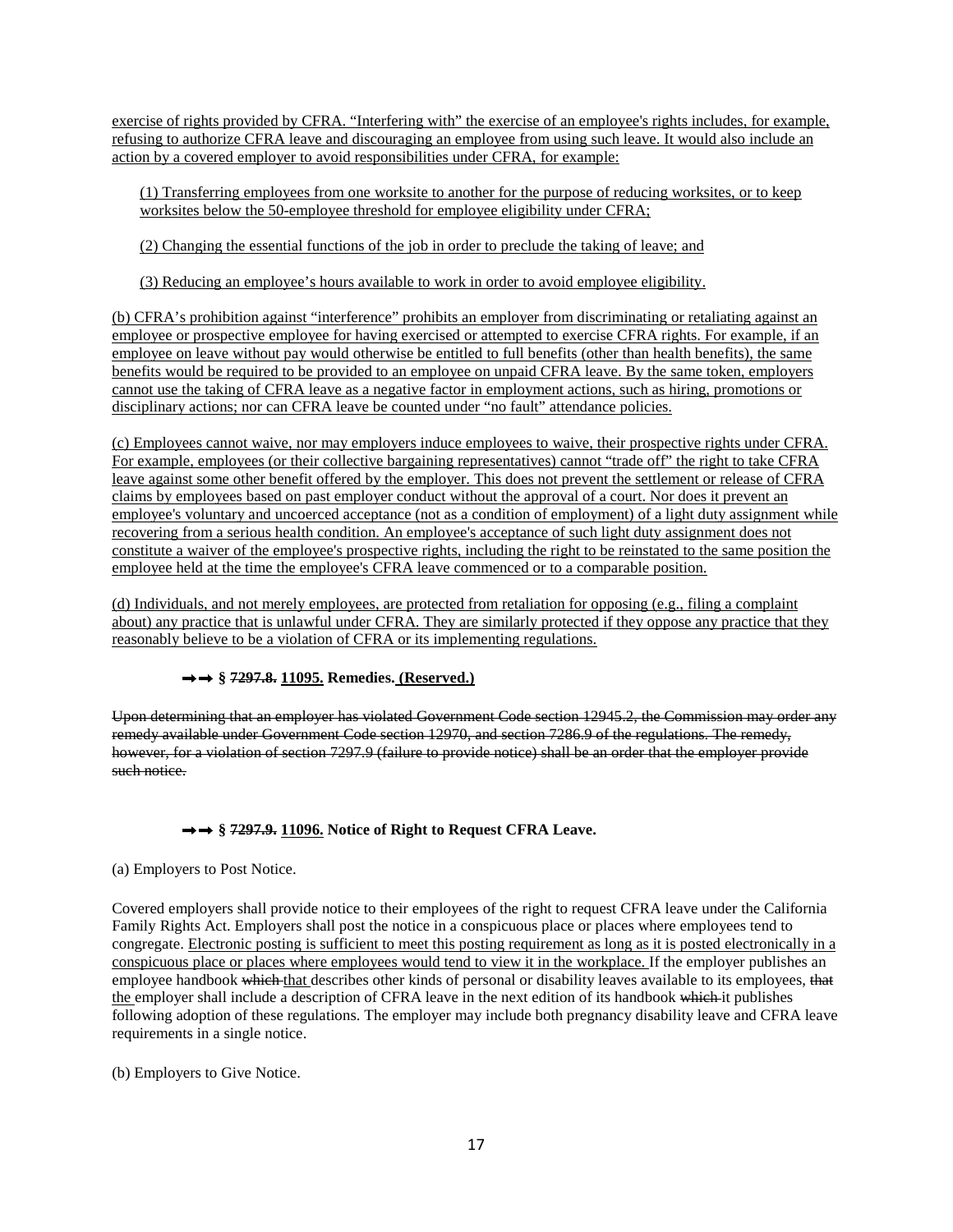Employers are also encouraged to give a copy of the notice to each current and new employee, ensure that copies are otherwise available to each current and new employee, and disseminate the notice in any other way.

(c) Non-English Speaking Workforce.

Any employer whose workforce at any facility or establishment contains ten 10 percent or more of persons who speak a language other than English as their primary language shall translate the notice into the language or languages spoken by this group or these groups of employees every language that is spoken by at least 10 percent of the workforce.

### (d) Text of Notice.

The text below contains only the minimum requirements of the California Family Rights Act of 1993 and of the employer's obligation to provide pregnancy disability leave. Nothing in this notice requirement prohibits an employer from providing a leave policy which is more generous than that required by this act CFRA and providing its own notice of its own policy. Covered employers may develop their own notice or they may choose to use the text provided below, unless it does not accurately reflect their own policy.

# FAMILY CARE AND MEDICAL LEAVE (CFRA LEAVE) AND PREGNANCY DISABILITY LEAVE

Under the California Family Rights Act of 1993 (CFRA), if you have more than 12 months of service with us and have worked at least 1,250 hours in the 12-month period before the date you want to begin your leave, you may have a right to an unpaid family care or medical leave (CFRA leave). This leave may be up to 12 workweeks in a 12 month period for the birth, adoption, or foster care placement of your child or for your own serious health condition or that of your child, parent or spouse.

Even if you are not eligible for CFRA leave, if you are disabled by pregnancy, childbirth or a related medical conditions, you are entitled to take a pregnancy disability leave of up to four months, depending on your period(s) of actual disability. If you are CFRA-eligible, you have certain rights to take BOTH a pregnancy disability leave and a CFRA leave for reason of the birth of your child. Both leaves contain a guarantee of reinstatement—for pregnancy disability it is to the same position or and for CFRA it is to the same or a comparable position—at the end of the leave, subject to any defense allowed under the law.

If possible, you must provide at least 30 days' advance notice for foreseeable events (such as the expected birth of a child or a planned medical treatment for yourself or of a family member). For events which that are unforeseeable, we need you to notify us, at least verbally, as soon as you learn of the need for the leave. Failure to comply with these notice rules is grounds for, and may result in, deferral of the requested leave until you comply with this notice policy.

We may require certification from your health care provider before allowing you a leave for pregnancy disability or for your own serious health condition. We also may require you to provide or certification from the health care provider of your child, parent or spouse, who has a serious health condition, before allowing you a leave to take care of that family member. When medically necessary, leave may be taken on an intermittent or reduced work schedule.

If you are taking a leave for the birth, adoption, or foster care placement of a child, the basic minimum duration of the leave is two weeks, and you must conclude the leave within one year of the birth or placement for adoption or foster care.

Taking a family care or pregnancy disability leave may impact certain of your benefits and your seniority date. If you want more information regarding your eligibility for a leave and/or the impact of the leave on your seniority and benefits, please contact